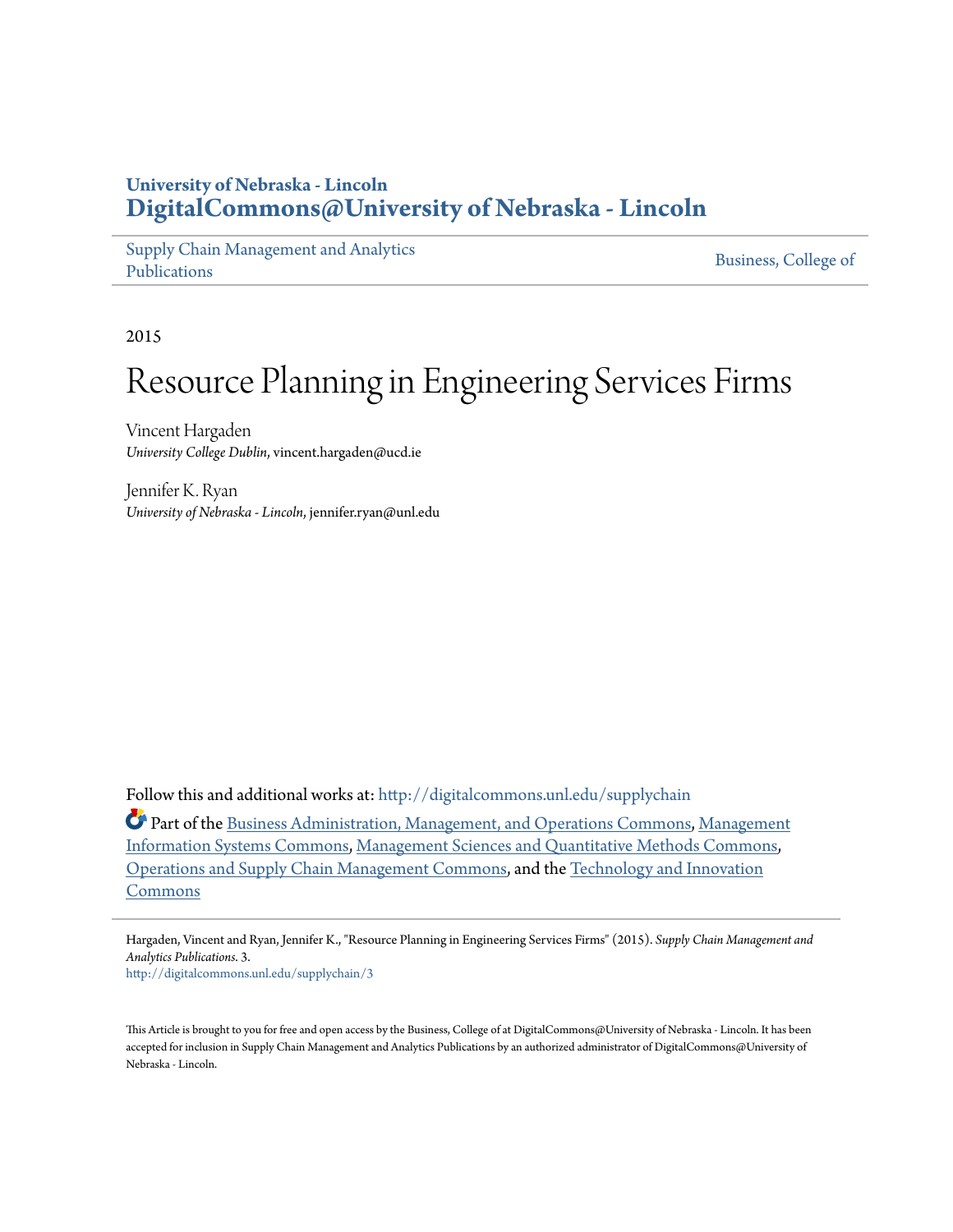## Resource Planning in Engineering Services Firms

Vincent Hargaden and Jennifer K. Ryan

*Abstract***—We develop a model to enable engineering professional services firms to improve the management of their competitive resources, i.e., skilled engineers, to be better able to respond to customer demand. The model was informed by semistructured interviews with senior executives from engineering, information technology (IT) services and technical consulting firms. As a result, we capture many of the complexities associated with the resource planning process in the professional engineering services sector. In the resulting model, the key attributes of supply, demand, and operations constraints are identified. Based on information obtained from the interviews, a number of test firms are created. We then use these test firms to study the impact of various resource planning policies on firm performance. These policies include the skill mix and profile of skilled employees, limits on the number of concurrent projects to which an employee can be assigned, and policies governing employee cross-training and hiring. The impact of these policies is evaluated in terms of business metrics, such as the project completion rate and net revenue. Finally, our model is extended to capture a multiphase rolling planning horizon, where projects may span multiple phases with the goal of ensuring consistency in employee assignment to projects.**

*Index Terms***—Linear optimization, management of scientists and engineers, project scheduling, resource allocation systems, resource management.**

#### I. INTRODUCTION

IN RECENT years, the issue of human resource planning<br>in service organizations has gained significant attention and<br>has been identified as an increasingly important topic for re-N RECENT years, the issue of human resource planning has been identified as an increasingly important topic for research. While the concept of workforce planning is not new, the decline of the discipline since the 1970s has been described and the argument made for increased accuracy in the process, in particular when capturing the attributes of employees and customer demand [1]. To achieve this, many companies have begun to focus on "Talent Analytics" [2], which involves the use of analytical models, rather than a reliance on "gut instinct," as a method for improving competitive advantage, by analyzing employee (i.e., "talent") data in order to maximize productivity.

Much of the existing research on workforce planning has focused on manufacturing supply chains or on mass services, with an emphasis on tactical decision-making, such as the development of schedules for employees and the assignment of employees to specific tasks. A recent call for increased research and development to support *professional services* describes how this sector lags behind manufacturing and other service sectors [3]. One of the key opportunities identified is in the area

J. K. Ryan is with the Department of Management, University of Nebraska, Lincoln, NE 68588 USA (e-mail: jennifer.ryan@unl.edu).

Digital Object Identifier 10.1109/TEM.2015.2457675

of resource allocation and human capital management. While there are many different types of firms and service offerings within the professional engineering services sector, our study focuses on identifying the many common workforce planning characteristics across these firms. We develop an integer programming model for the optimization of the human resource planning and workforce allocation process in professional engineering services firms. In developing the model, the attributes of both professional service employees and customer projects are identified. We then use this model to understand the impact of various workforce planning policies on the performance of these types of firms.

#### II. LITERATURE REVIEW

The workforce planning process can be divided into three decision levels [4]. The first is at the level of the firm, where workforce policies are developed. The second deals with staff planning, including "hiring, discharge, training and reallocation decisions." The third develops short-term schedules or rosters for employees and is dependent on constraints set in the previous two levels. The research presented in this paper is positioned at the first two levels, i.e., the investigation of workforce planning policies and their impact on staff planning. The scheduling of tasks and the rostering of each staff member to those tasks is beyond the scope of this research.

#### *A. Professional Services*

Professional service firms have become an important industry group given the shift away from capital-intensive, manufacturing-based industry, toward a knowledge-intensive industry [5]. Professional service firms are regarded as critical players in the 21st century as they "sell expertise" and deliver customized solutions to large corporations and governments [6].

The professional services segment consists of highly unique and customized activities that are heavily dependent on human resources. It is suggested that the most valuable assets of the 21st century organization will be *knowledge workers* and that a critical issue for organizations will be the productivity of these workers [5]. It is also argued that the main challenges organizations will face revolve around personnel policy, the attraction and retention of workers in a multilocation environment and the conversion of knowledge worker productivity into increased capacity [5].

Another key characteristic of professional services firms is that the unit of sales is typically a project contract [3]. Projects by their nature are unique activities with specified time frames, requiring human and nonhuman resources [7]. Most professional service firms operate as multiproject systems [8], consisting of a portfolio of customer projects with different start and end dates, which implies that firms must develop an adequate human

Manuscript received August 29, 2014; revised March 16, 2015 and June 15, 2015; accepted June 22, 2015. Date of publication August 20, 2015; date of current version October 16, 2015. Review of this manuscript was arranged by Department Editor P. ED Love.

V. Hargaden is with the University College Dublin, Dublin, Ireland (e-mail: vincent.hargaden@ucd.ie).

<sup>0018-9391 © 2015</sup> IEEE. Personal use is permitted, but republication/redistribution requires IEEE permission. See http://www.ieee.org/publications\_standards/publications/rights/index.html for more information.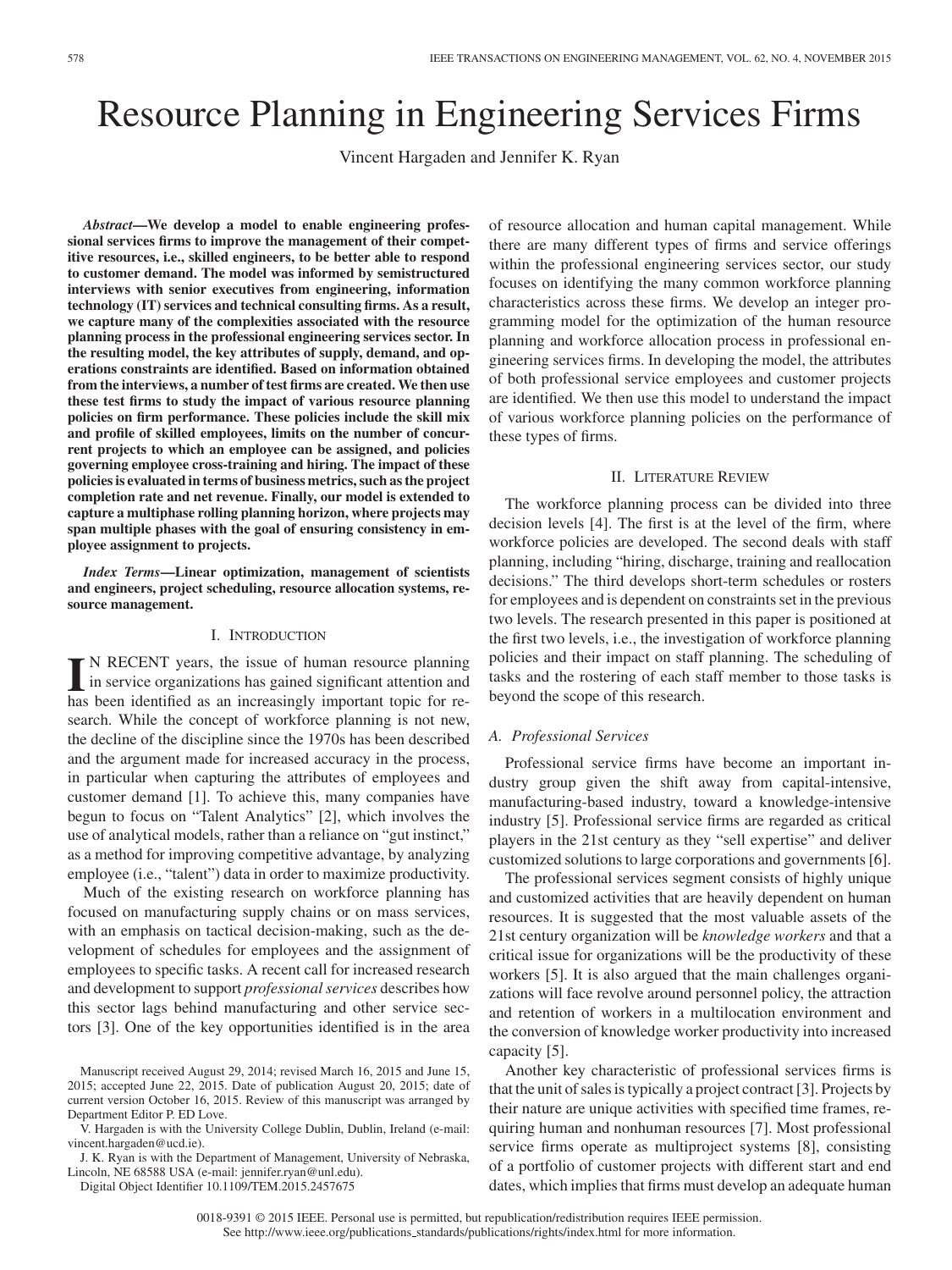resource allocation or capacity management process to make the best use of the firm's resources [9].

#### *B. Workforce Planning*

Executives consistently indicate in surveys that human capital is one of their most important assets, but find it difficult to convert that human capital into a source of competitive advantage [10]. However, a number of firms have recently attempted to address this issue. These include IBM, which has developed "OptiMatch" at its Watson Research Center, with the goal of matching people to projects in its Global Business Services organization [11]–[13] and Hewlett Packard, which has developed a new workforce planning and scheduling approach at its Palo Alto Laboratories [14]. These tools were developed to address specific business objectives such as improving the workforce assignment process. This is analogous to staff scheduling and rostering in the mass services and service shop categories.

*1) Workforce Planning in Services:* Due to the high variability in customer demand, as well as the difficulty of carrying an "inventory" of labor, conventional manufacturing resource planning processes are difficult to apply in a professional services resource planning context [15]. In addition, there is a lack of models and analytic tools for the business service industry compared to the manufacturing sector. In a call for the development of analytic models to support both short term execution decisions and longer term capacity planning decisions, it is suggested that well-established manufacturing models may provide a useful starting point, but that models for professional services must take into account the inherent and unique characteristics of business services [3].

A significant portion of the literature on workforce planning related to services falls within the mass services and service shop segments, where tasks are considered to be homogeneous and where there is a low limit on the types of employee skills or customers. Workforce planning in the services also tends to deal with personnel scheduling or rostering, which is the process of constructing work timetables for staff so that customer demand can be satisfied [16]. This is evident in the transport services literature where issues crew scheduling and pairing are of particular interest [16], [17] and the telephone call centers literature where staff rostering is required [16], [18]. A comprehensive review and classification of the workforce planning literature has been recently carried out, which includes application areas, types of problems, model objective functions, skill modeling and solution techniques [19], [20]. While health care systems can overlap between the service shop (e.g., nurses) and the professional service (e.g., medical doctors) categories, the workforce planning literature has primarily considered nurse scheduling and rostering [16]. The objective is to have sufficient numbers of suitably qualified staff to cover patient demand, subject to regulations, shift distribution and personal choice [21]. In the hospital medical resident scheduling problem, staff must be assigned to various specialties as part of their multiyear training program, rotating between specialties with the rotation frequency dictated by each particular training program [22], [23].

In the financial services sector, the staff scheduling problem relates to audit engagements. Audit firms are concerned with developing a least cost schedule, while completing all the audits by the specified due dates and ensuring that the audit task requirement is performed by an auditor with the appropriate rank and experience [24]. The work allocation process is also considered in engineering consulting organizations. Unlike in mass service or service shop environments, engineering consulting firms "specialize in the production of knowledge by adding value to information in their transformation processes" [25].

#### *C. Summary of Contributions*

Our research focuses on an area not previously considered in the workforce planning literature: the impact of various managerial-level workforce planning policies on professional engineering services firms. Informed by detailed case study interviews with senior executives in engineering, information technology (IT) services and consulting organizations, we develop a comprehensive workforce planning model for professional service firms. This model takes into account the operational processes and constraints of these entities. It captures the nature of project contracts, the position of employees in a firm's hierarchy, the matrix structure of firms, and the ability of employees to work on more than one project at a time. The model enables these firms to optimize the allocation of their skilled personnel to client projects while at the same time providing valuable insights into the impact of various workforce planning policies commonly employed by such firms during the workforce planning process. In addition, and importantly, we believe the model serves to define a framework for collecting and formatting the necessary data. In other words, the process of building the model and identifying the key input parameters and how they should be defined helps the firm to understand the types of data that are required to support the workforce planning process in this sector. This is a necessary first step that must occur before the firm begins the data collection process.

#### III. MODEL DEVELOPMENT AND FORMULATION

In order to capture the real-world issues that professional service firms face in the workforce planning process, exploratory case study interviews were conducted with a number of these firms. The exploratory case study approach is a well-established strategy used by empirical researchers [26], [27]. Essentially, if the research study is based on "what" questions, requiring a description of the prevalence of certain outcomes, then some form of exploratory research (e.g., surveys, experiments or case studies) should be undertaken. The questions in our research examine the "how" and the "why" with regards to workforce planning issues, are more open ended, and therefore more explanatory in nature, which suggests the use of case studies as being applicable [27]. When conducting exploratory case studies, it is suggested that the researcher inquires with hunches or conjectures derived from theory, observation or experience [28]. For this research, we derived these from the literature and from observations of how these firms operate. Firms were selected for their exploratory value. In such instances, the question of representativeness of the cases need not be of major concern [28]. It is recommended that theoretically useful cases are selected, rather than employing random sampling [26].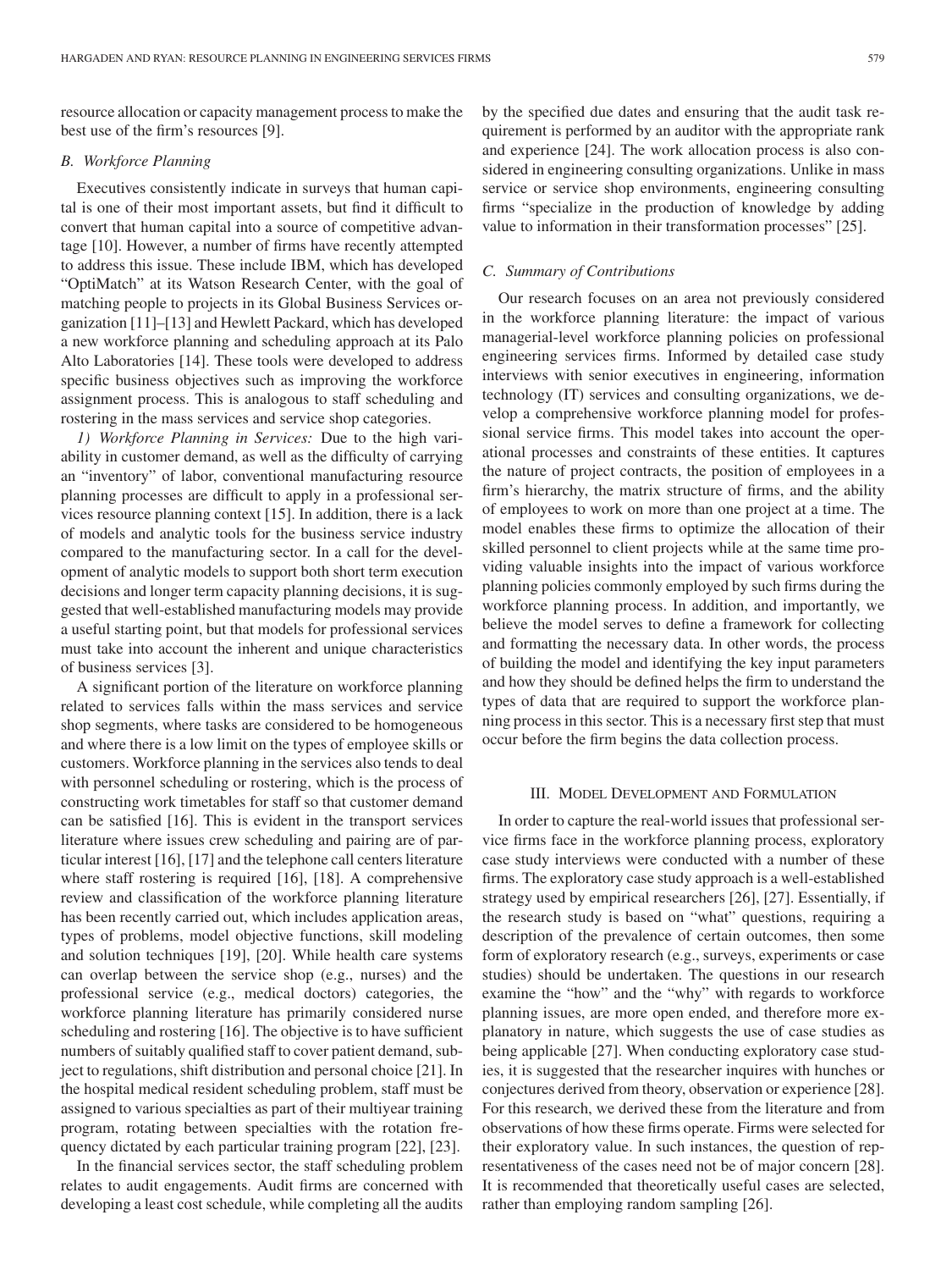A total of seven firms were investigated. Each provides a broad range of services within the engineering design, consulting and technical services sectors. A semistructured interview protocol was developed and covered topics such as the description of the pool of employees, the nature of customer demand and the types of operational constraints that firms face. In order to ensure consistency between cases, each interviewee was a member of the senior management team in their firm, reporting directly to the chief executive officer (or equivalent title) at that location. This was to ensure a consistent perception of issues across the cases, as it has been shown that perceptions can differ between levels in the organization [29]. Each interview was recorded electronically and was subsequently transcribed and analyzed after each interview. This allowed the researchers in subsequent interviews to probe observations that emerged during prior interviews. The information from the interviews was then compiled and used as inputs to the development of the model's objective function, constraints and parameters.

#### *A. Characteristics of Professional Service Firms*

Customer demand in professional engineering service organizations can be represented in terms of projects. Therefore, the workforce planning process in such firms can be described as the matching of the employees of the firm (supply) to the customer projects (demand), subject to certain operating rules and constraints, with the goal of maximizing the firm's net revenue. In professional services, an important feature is that the customer often contributes to the cocreation of the service (e.g., clients have to perform acceptance testing for IT solutions). However, this topic is outside the scope of this paper.

The challenges in developing a model of the workforce planning process include generating an accurate profile of the customer demand (projects) and defining the relevant attributes of the service personnel (employees). During the case study interviews, several distinguishing characteristics of professional engineering services firms emerged. Among the medium to larger firms, which were the focus of this study, employees are divided into different grades or seniority in the organizational hierarchy. There are generally about six levels of seniority, from entry level "Analysts" to senior level "Managing Partners" (the actual labels varied by firm).

The number of projects in the firms' portfolios at any point in time was generally between thirty and seventy. Project duration was typically between three and six months and was often determined by the nature of the firm. The engineering design firms' projects tend to last for three to six months, but the firms could undertake projects of up to a year or longer (such as civil engineering "design and build" projects). In IT services, implementation projects (e.g., IT system deployment) averaged six months in duration. In addition to operating in multiproject environments, where firms execute many projects simultaneously for different customers, professional services firms operate in multilocation environments, with either office locations or customers based across different geographical locations. Employees are expected to agree to be assigned in locations other than their "home" location.

All firms interviewed provided services to multiple sectors and had different lines of business within each sector, so the first attributes of a project to be specified are the industry sector (e.g., power and utility, environmental management, IT) and the line of business (e.g., process reengineering, technology deployment). The next attribute to be specified is the time frame for the project. In a multiproject environment, projects start in different time periods and differ in length. For the purpose of the model development, time periods are assumed to be expressed in weeks, with each weekly time period containing a fixed number of working hours (40 hours). Using the project scope and work breakdown structure, which is usually developed through negotiations between the customer and the firm, it is possible to identify, for every time period of the project, the types of skills that are required to complete each task and the total number of hours for which those skills are required. An underlying assumption is that this data can be obtained or accurately predicted. However, in certain industries, such as software development, where agile project management practices are more common, this may prove difficult as the project deliverable is not clearly defined at the start of the project. A final project attribute that may be relevant is the seniority of the personnel that a customer may request for a project or which may be required for individual tasks within a project.

The attributes of an employee are similar to those identified for a customer project, i.e., an employee is located in the hierarchy of the firm on the basis of their industry sector and line of business expertise, as well as their seniority in the organizational structure (e.g., employee A is at the grade of project manager and is a technology deployment specialist). An employee also has specific skills (e.g., Java programming), which can change over time due to learning (e.g., using those skills on a project assignment or learning new skills through direct training). In addition, each employee has a certain availability of those skills in each time period. Employee availability and utilization (the percentage of available time spent on billable customer projects) varies between grades within a firm. For instance, an entry level engineer may be expected to spend around 80% of available time working directly on customer projects. However, employees at the most senior grades generally only spend 20% of their time directly on customer projects, with the remainder spent on business development.

The nature of professional engineering services organizations is to receive fees from customers for projects executed, while incurring costs as the firm progresses through the life cycle of each project. The contractual arrangement between the client and service provider can take a number of forms, affecting the way in which the client pays the service firm for the project. We consider two types of contracts: 1) fixed price; and 2) billable hour contracts. A firm incurs internal costs as it executes customer projects. It was found that firms tend to incur costs under two main categories: what they refer to as "project overhead cost" and "project assignment cost." For financial reporting and analysis purposes, it was indicated that firms prefer to keep these two costs separate. Project overhead cost includes internal business costs such as a portion of salary and benefits, and a share of general business expenses that can be allocated directly to project work. This cost is assigned to each grade of employee on a per hour basis (other general overhead costs incurred by an employee irrespective of project assignment are not included in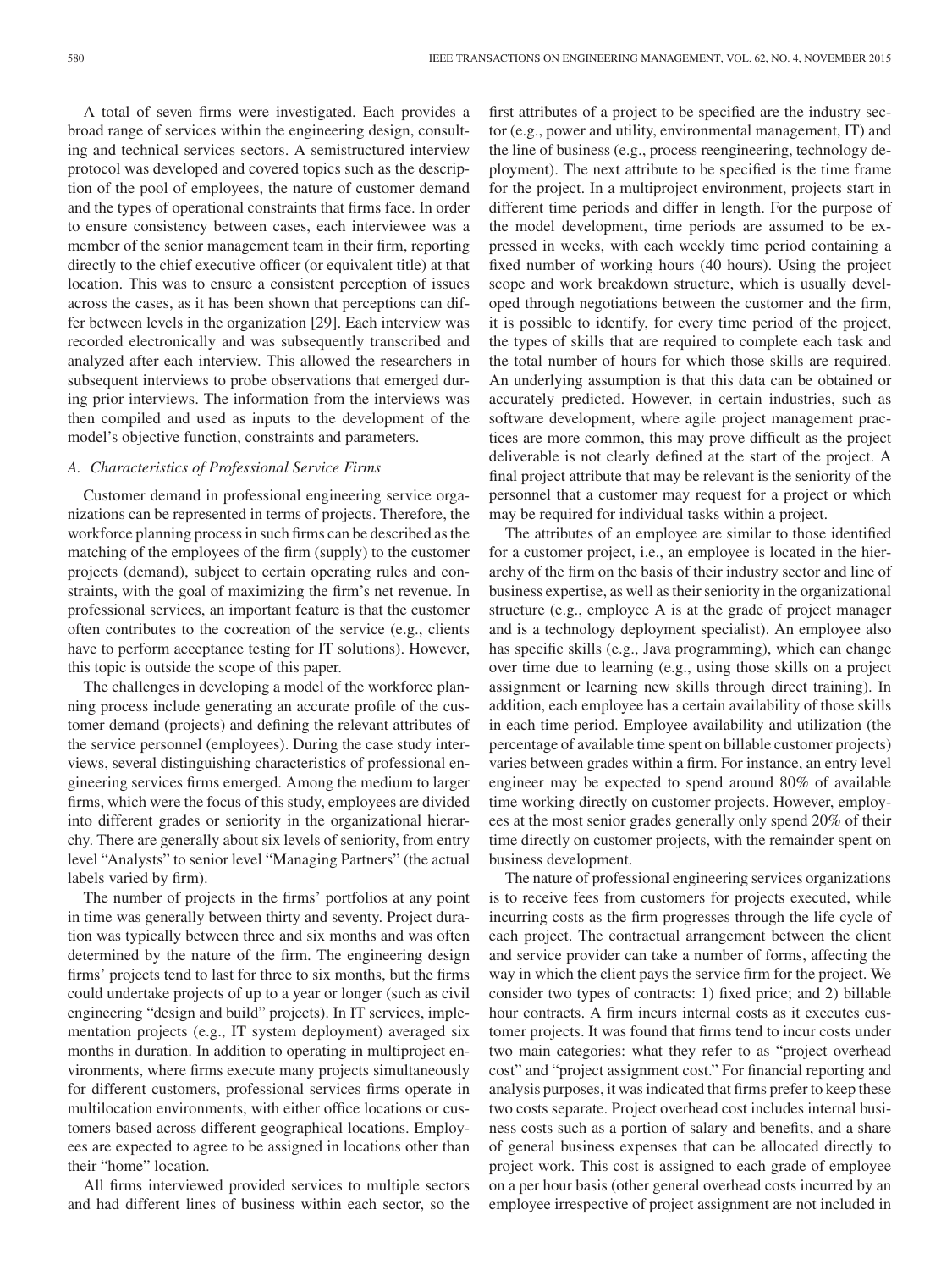| I<br>× | ×<br>۰. |  |
|--------|---------|--|

| <b>TABLE I</b>        |
|-----------------------|
| <b>MODEL NOTATION</b> |

|                                                                                                            | <b>Input Parameters</b>                                                                                                                                                                                                                                                                                                                                                                                                                                                                                                                                                                                                                                                                                                                               |
|------------------------------------------------------------------------------------------------------------|-------------------------------------------------------------------------------------------------------------------------------------------------------------------------------------------------------------------------------------------------------------------------------------------------------------------------------------------------------------------------------------------------------------------------------------------------------------------------------------------------------------------------------------------------------------------------------------------------------------------------------------------------------------------------------------------------------------------------------------------------------|
| C<br>D<br>S<br>T<br>$PC_L$ , $PC_U$<br>$CP_L$ , $CP_U$<br>$DC_L$ , $DC_U$<br>$PE_L$ , $PE_U$<br>$L_G, U_G$ | set of employees i in the firm, $i \in C$<br>set of customer projects $p, p \in D$<br>set of skills j possessed by employees and required by projects, $j \in S$<br>length of planning horizon, divided into t periods (weeks), $t = 1, \ldots, T$<br>lower, upper bound on the number of projects assigned to an individual employee in a given period<br>lower, upper bound on the number of different employees assigned to a project in a given period<br>lower, upper bound on the number of different employees assigned to a project over its duration<br>lower, upper bound on the number of projects that can be executed in their entirety over the planning horizon<br>lower, upper bound on gap between employees grade and project grade |
|                                                                                                            | <b>Employee Attributes</b>                                                                                                                                                                                                                                                                                                                                                                                                                                                                                                                                                                                                                                                                                                                            |
| $OC_{i,t}$<br>$A_{it}$<br>$CS_i$<br>$CB_i$<br>$CG_{it}$<br>$S_{i j t}$                                     | hourly overhead cost of employee $i$ in period $t$<br>total number of hours employee $i$ is available to work in period $t$<br>industry sector in which employee $i$ is based<br>line of business for employee $i$<br>grade of employee $i$ in period $t$<br>Note: $CS_i$ , $CB_i$ , $CG_{it}$ are input in numerical form, e.g., $CS_1 = 5$ may indicate that employee 1 represents the pharmaceutical division<br>1 if employee i has skill j in period $t$ , 0 otherwise                                                                                                                                                                                                                                                                           |
|                                                                                                            | <b>Project Attributes</b>                                                                                                                                                                                                                                                                                                                                                                                                                                                                                                                                                                                                                                                                                                                             |
| $R_p$<br>$R_{ipt}$<br>$AC_{ipt}$<br>$H_{jpt}$<br>$PS_p$<br>$PB_n$<br>$PG_{p t}$                            | total revenue received from project $p$ (under a fixed price contract)<br>hourly revenue received from project $p$ in period $t$ when an employee is assigned to perform skill $j$ (under a billable hour contract)<br>assignment cost incurred when employee $i$ is assigned to project $p$ in period $t$<br>number of hours of skill j required for project $p$ in period $t$<br>industry sector in which project $p$ is based<br>line of business associated with project $p$<br>grade or level of project $p$ in period $t$                                                                                                                                                                                                                       |
|                                                                                                            | <b>Decision Variables</b>                                                                                                                                                                                                                                                                                                                                                                                                                                                                                                                                                                                                                                                                                                                             |
| $x_{i p t}$<br>$z_{i,p}$<br>$w_{p}$<br>$y_{ijpt}$                                                          | 1 if employee i is assigned to project $p$ in period $t$ , 0 otherwise<br>1 if employee $i$ is ever assigned to project $p$ , 0 otherwise<br>1 if project $p$ is fully completed, 0 otherwise<br>number of hours employee i uses skill j on project $p$ in period $t$                                                                                                                                                                                                                                                                                                                                                                                                                                                                                 |

the model). For some firms, project overhead cost can form the basis of an employee's performance metric, i.e., how quickly in a particular time period an employee covers their overhead cost. Project assignment costs, on the other hand are not hourly costs but rather external client project-specific costs and are only incurred when an employee is assigned to a particular project. Travel costs to a customer site or project-specific training costs would be the principle items in this cost category.

#### *B. Model Formulation*

A mixed integer linear programming model of the workforce planning process for professional services organizations was developed, with the objective of optimally matching employees to client projects in order to maximize the profitability of the firm. The workforce planning problem is an example of the assignment problem (AP) [30]. Applications of the AP include assigning students to project groups [31], the conference reviewer/paper problem [32], assigning surgical cases to hospital operating rooms [33] and grid computing [34]. Integer programming is the most common technique employed for the type of problem outlined in this paper [35].

Table I summarizes the notation used in the model. The model assumes that a firm has a set of employees and a set of customer contracts, in the form of projects to complete. The decision to be made is how to optimally assign the resources of the firm, i.e., the employees, in order to maximize the net revenue earned by the firm across the complete portfolio of projects. Projects that

are approved for execution must have the necessary resources in terms of employee skills and availability to ensure completion (i.e., projects that are started must be completed). We will initially formulate the model for a single stage consisting of multiple periods (e.g., one quarter consisting of 13 weeks). However, in Section V, we will demonstrate how we can extend the model to consider multiple stages using a rolling horizon approach.

 $(1)$ – $(16)$  present the model formulation. In the objective function, the first two terms represent the revenue received from customer projects, while the next two terms represent the costs the firm incurs while completing these projects. The first term shows the fixed price contract revenue,  $R_p$ , which is multiplied by the  $w_p$  decision variable to account for the fact that this revenue is only received if a project is fully completed. The second term captures the case in which the customer pays the service firm based on the number of employee hours that are used on the project. Hourly revenue is defined by skill type,  $j$ , project,  $p$ , and time period,  $t$ . This input parameter is multiplied by the decision variable representing the hours worked by a given employee, using a particular skill, on a given project in a given time period,  $y_{ijpt}$ , and summed to yield the total revenue received. Depending on the nature of the project contract, generally either the first or second term in the objective function will be relevant. The final two terms in (1) represent the costs the firm incurs. The third term represents the assignment cost, while the final term represents the overhead costs incurred by the project on an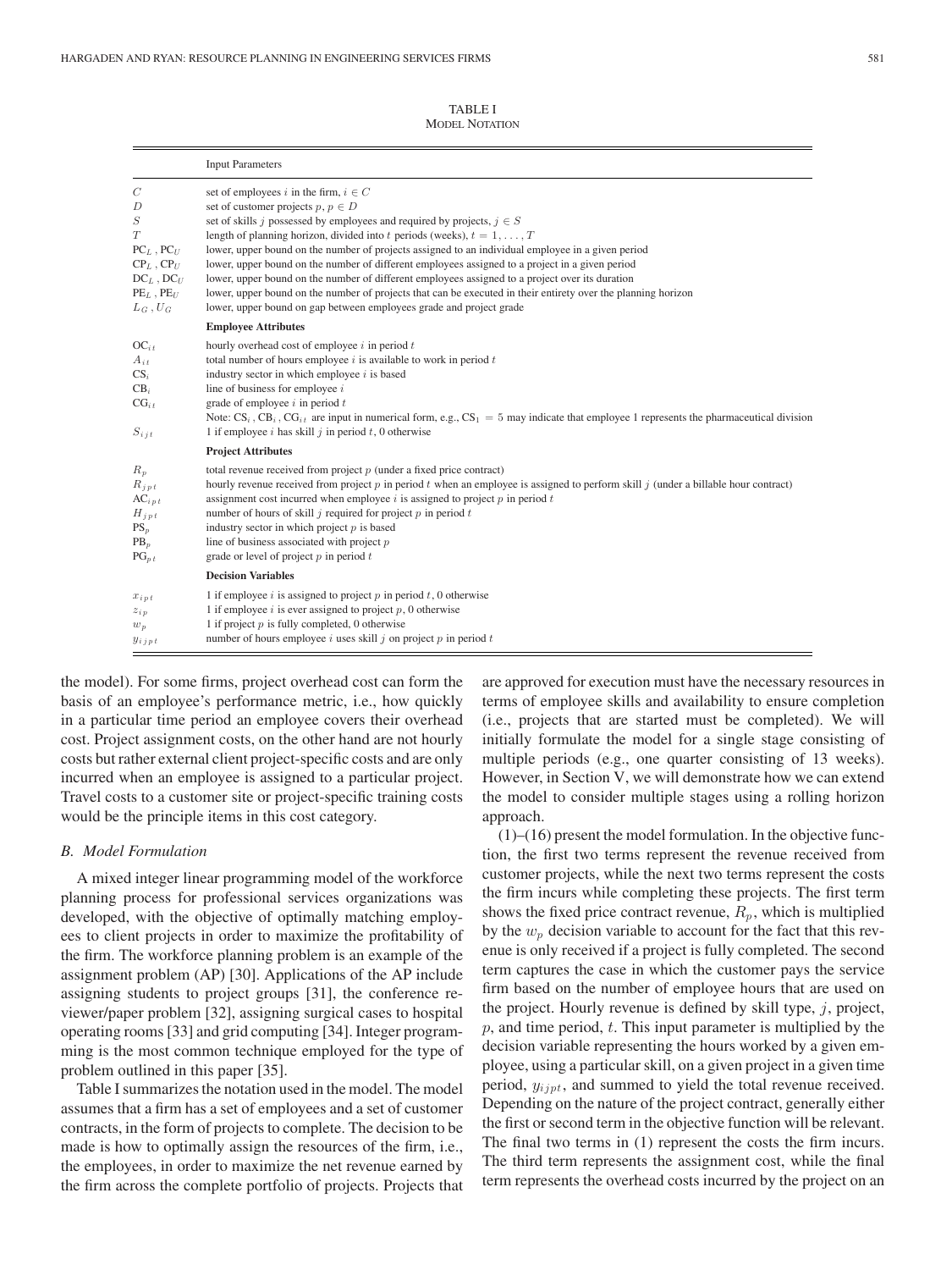hourly basis.

$$
\max \sum_{p \in D} R_p w_p + \sum_{i \in C} \sum_{j \in S} \sum_{p \in D} \sum_{t=1}^T R_{ijpt} y_{ijpt} \n- \sum_{i \in C} \sum_{p \in D} \sum_{t=1}^T \mathbf{AC}_{ipt} x_{ipt} - \sum_{i \in C} \sum_{j \in S} \sum_{p \in D} \sum_{t=1}^T \mathbf{OC}_{it} y_{ijpt}
$$
\n(1)

s.t. 
$$
CP_L \le \sum_{i \in C} x_{ipt} \le CP_U
$$
  $\forall p \in D, t = 1,...,T$  (2)

$$
\text{PC}_{L} \leq \sum_{p \in D} x_{ipt} \leq \text{PC}_{U} \quad \forall i \in C, \ t = 1, \dots, T \tag{3}
$$

$$
\mathsf{DC}_L \le \sum_{i \in C} z_{ip} \le \mathsf{DC}_U \quad \forall p \in D \tag{4}
$$

$$
PE_L \le \sum_{p \in D} w_p \le PE_U \tag{5}
$$

$$
\sum_{i \in C} y_{ijpt} = H_{jpt} w_p \quad \forall p \in D, j \in S, t = 1, \dots, T
$$
 (6)

$$
\sum_{p \in D} \sum_{j \in S} y_{ijpt} \le A_{it} \quad \forall i \in C, \ t = 1, \dots, T
$$
 (7)

$$
y_{ijpt} \leq S_{ijt} \ A_{it} \quad \forall i \in C, \ j \in S, \ p \in D, \ t = 1, ..., T
$$
 (8)

$$
(\text{CS}_i - \text{PS}_p) z_{ip} = 0 \quad \forall i \in C, \ p \in D, \ CS_i, PS_p \in \mathbb{Z}^+ \tag{9}
$$

$$
(\mathbf{CB}_i - \mathbf{PB}_p) z_{ip} = 0 \quad \forall i \in C, \ p \in D, \ CB_i, PB_p \in \mathbb{Z}^+ \quad (10)
$$
  

$$
(\mathbf{CG}_{it} - \mathbf{PG}_{pt}) z_{ip} = 0 \quad \forall i \in C,
$$

$$
p \in D, \ CG_{it}, PB_{pt} \in \mathbb{Z}^+, \ t = 1, \dots, T \tag{11}
$$

$$
x_{ipt} \le z_{ip} \quad \forall i \in C, \ p \in D, \ t = 1, \dots, T \tag{12}
$$

$$
y_{ijpt} \le x_{ipt} A_{it} \quad \forall i \in C, j \in S, p \in D, t = 1,...,T
$$
 (13)

$$
\sum_{j \in S} y_{ijpt} \ge x_{ipt} \quad \forall i \in C, \ p \in D, \ t = 1, \dots, T \tag{14}
$$

$$
z_{ip} \le w_p \quad \forall i \in C, \ p \in D \tag{15}
$$

$$
y_{ijpt} \in \{0 \cup [4,\infty)\}, x_{ipt} \in \{0,1\}, z_{ip} \in \{0,1\},
$$
  

$$
w_p \in \{0,1\}, \forall i \in C, j \in S, p \in D, t = 1, ..., T.
$$
 (16)

The objective function (1) focuses solely on maximizing net revenue, as our interviewees indicated that this was their firm's primary goal. However, it is possible to consider a multicriteria objective function which would be a weighted average of multiple objectives, including net revenue, employee utilization and skill usage. In addition, the issue of project priority can be captured in the objective function by assigning a priority weighting to the project revenue term  $(R_p)$ , thereby making projects with a higher priority more financially attractive to complete. This approach can also be used to reflect the uncertainty associated with projects at the tender/request for quotation/precontract negotiation stages. Some of these projects may become active in the future and require employees to be assigned. Thus, priorities can be assigned to the project revenue term based on the probability of a firm signing a project contract.

Constraint (2) limits the number of employees assigned to a given project in each time period. The firm may specify a lower bound,  $CP_L$  (e.g.,  $CP_L = 1$  would ensure that at least one employee is assigned to a project in each period) and an upper bound,  $CP_U$ . The upper bound will be influenced by the total number of skills required during the project.

Constraint (3) limits the number of different projects that can be assigned to an individual employee in a given time period. A lower bound of  $PC<sub>L</sub> = 1$  would indicate that at least one project must be assigned to each employee in each period. However, to prevent infeasibility when there is excess employee capacity compared to project demand, the lower bound  $PC<sub>L</sub>$  may be set equal to zero. Such a scenario can help identify where there is excess employee capacity in certain skills. The upper bound  $PC_U$  will depend on the firm's policy regarding the number of distinct projects an employee can be involved with at a time. Based on our interviews, we find that most firms prefer to limit each employee to one project at a time to ensure high levels of customer satisfaction. There are occasions, however, where employees may work on two projects simultaneously, but rarely three or more. The upper bounds in constraints (2) and (3) can be removed if the firm chooses not to limit the number of projects assigned to an employee. These upper bounds can have a significant impact on the project completion rate, as will be seen.

Constraint (4) sets bounds on the number of different employees that are permitted to work on any project over that project's life cycle. The lower bound  $DC<sub>L</sub>$  of this constraint can be set greater than or equal to 1. It is often unrealistic to expect one employee to be able to execute a complete project in isolation. On the other hand, having a large number of employees assigned to complete a particular project may negatively affect the operation of the project. The goal of this constraint is to balance these concerns. To prevent a large number of employees being assigned to a project, the upper bound  $DC_U$  could be initially set equal to the number of different skills required for the project, which assumes that each employee possesses only one skill, and then to reduced the bound to the lowest value at which the project is completed.

While constraints (2) to (5) describe the nature of the firms that were the focus of our interviews, they can be eliminated if the policies they reflect overconstrain, or are not relevant to, the firm using this model for workforce planning.

As part of the project tendering/request for proposal stage, a firm must demonstrate that it has the resources to execute the project in its entirety. In other words, projects cannot commence and be partially completed, at least from a human resource perspective (there may be reasons that emerge during the execution of a project which prevent the project from being completed, e.g., due to material, technical or budget issues). Thus, it is assumed that a project is only awarded to the firm when it can confirm it has the workforce available for the duration of that project. With this in mind, the  $w_p$  decision variable determines whether or not a project is taken on by the firm.<sup>1</sup> A firm may wish to limit the number of projects it has in its portfolio, which is captured in constraint (5). The bounds specify the minimum and maximum number of active projects the firm can have in its portfolio. An alternative approach is to set no upper bound. In this way, the firm could to determine the maximum number

<sup>&</sup>lt;sup>1</sup>Model presented in this section is static. In reality, the workforce planning process is dynamic, across a rolling time horizon. We extend the model to account for this in Section V.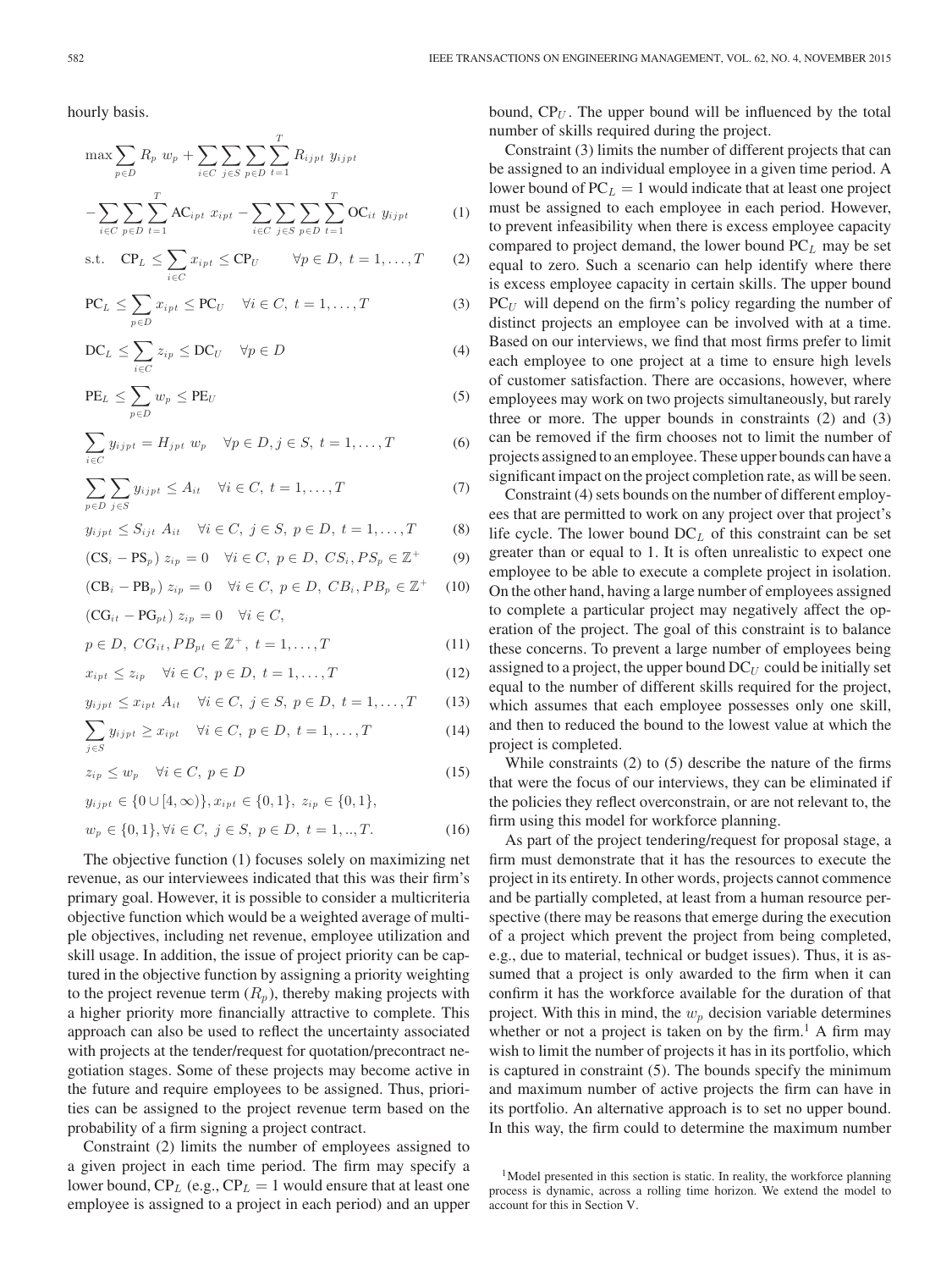of projects that could be completed given a particular supply of resources and customer demand profile.

Constraint (6) uses the  $w_p$  decision variable to ensure that the number of employee skill hours assigned to a project during each time period  $(y_{i j n t})$  matches the hours of skills required  $(H_{jpt})$  on that project during each time period. If  $w_p$  equals 1, then it is possible to execute a project in its entirety and the total employee skill hours assigned in each time period must meet the project skills and time requirements for each period.

Constraint (7) states that the total number of hours an employee works, across all projects, in a given period, cannot exceed the total number of working hours that employee is available.

Constraint (8) is designed to ensure that an employee who is assigned to use a certain skill on a project in a given period actually possesses that skill in the time period in question. Constraints (9) and (10) ensure that employees with particular industry sector and line of business experience are matched to projects in their own industry sector and line of business. We assume the firm has a well-defined set of industry sectors (e.g., power and utility, environmental management, IT). For the purposes of preparing the input data, these sectors need to be codified and labeled numerically. For example, we might have power and utility = 1, environmental management =  $2, IT = 3$ . Then, if employee  $i$  specializes in environmental management,  $CS_i = 2$ . Similarly, if project p is in the environmental management domain,  $PS_p = 2$ . The inputs  $CB_i$ ,  $PB_p$ ,  $CG_{it}$  and  $PG_{pt}$ are similarly defined and coded.

For firms that have a number of levels of seniority, it may be desirable to match the seniority (often referred to as the grade) of the employee with what has been identified as the grade of the project. This may prevent situations in which very senior employees are assigned to relatively simple projects. This requirement is reflected in constraint (11). While not shown here, both the employee grade and the project grade can change over time. A change in employee grade reflects the reality of promotions and long-term service. A change in the project grade could occur, for example, if a more senior employee is required for a particular phase of the project. On the other hand, companies may be forced to relax this constraint if there is not a suitably qualified person available. For example, a firm may need to assign an over qualified individual. To allow this, the firm could change the "=" in (11) to " $\ge$ ." If the project and employee grades,  $PC<sub>i</sub>$  and  $CG<sub>i</sub>$ , are defined and ordered numerically, with their values increasing with grade (e.g., an entry level analyst has grade  $= 1$ , while a managing partner has grade  $= 6$ ), this modification of (11) would allow a higher grade employee to be assigned to a project requiring a lower grade.

Constraints  $(12)$ – $(15)$  provide the linkages between the decision variables. Constraint (12) is also required for constraints (9)–(11), i.e., to ensure consistency in the values of  $x_{int}$  and  $z_{ip}$ . Constraints (16) define the set of allowable values for each of the decision variables. The  $y_{ijpt}$  decision variable is classified as a semicontinuous decision variable, the value of which can be zero (if no employee is assigned to a particular project in a time period), but whose minimum value if an employee is assigned

to a project must be four hours. The software we used for our computational study (FICO XpressMP) allows for the explicit definition of semicontinuous variables. Based on our interviews with professional service firms, if an employee is assigned to a project in any time period, it must be for at least four hours (or half a working day).

Constraints (2) to (16) are specified as "hard" constraints, which could make it difficult to find the perfect assignment of employees to projects. To overcome this, it is possible to make some of the constraints softer, by reducing the number of different categories within the classifications of levels of skill, hierarchical grades, business domain and geographical location (e.g., three levels of skill instead of five or clustering locations by region rather than city).

#### IV. ANALYSIS AND RESULTS

The model presented above can be used as a starting point in the development of a tool to assist professional services firms in work force planning. We are interested in how the workforce planning process can be modeled and what insights such a model can provide into workforce planning policies. The model can also be used to identify shortages of skills which prevent projects from being completed, as well as excesses of skills that are not being fully utilized. This information can be used to improve training, hiring and project selection decisions. The development of this planning model was informed by the interviews conducted with a number of professional services firms. During the course of these interviews, indicative upper and lower bounds for various input parameters were identified. This data were used to generate a number of "test firms" which were used to develop insights into the impact of various workforce planning policies on firm performance. We first describe the methodology used to generate the input data for these test firms. We then discuss the various workforce planning policies that we examined and describe their impact on firm performance.

#### *A. Development of Test Firms*

Based on the interviews with firms, we were able to develop the characteristics by which employees, customer demand and operational constraints could be described. These characteristics were then used as the inputs to the development of the model's objective function, constraints and parameters. The firms indicated that that the key characteristics used to describe employees were business domain, hierarchical grade, skills, cost and capacity. A project was described based on its business domain, start time, total duration, hours of each skill required per time period and revenue. Typical operational constraints included business domain matching between project and employee, skill matching, capacity limit of each employee (e.g., hours per week), maximum number of projects per employee and maximum number of employees per project. During the interviews, the firms provided indicative data (sample lower and upper bound information only) for employee, project and constraint characteristics. We then used this data to generate the profiles of four test firms used to demonstrate the effectiveness of our model. The nature of these profiles is described below. The firms differed in the total number of potential projects, the typical duration of the

<sup>&</sup>lt;sup>2</sup>In reality, this matching may also be performed at the skill level.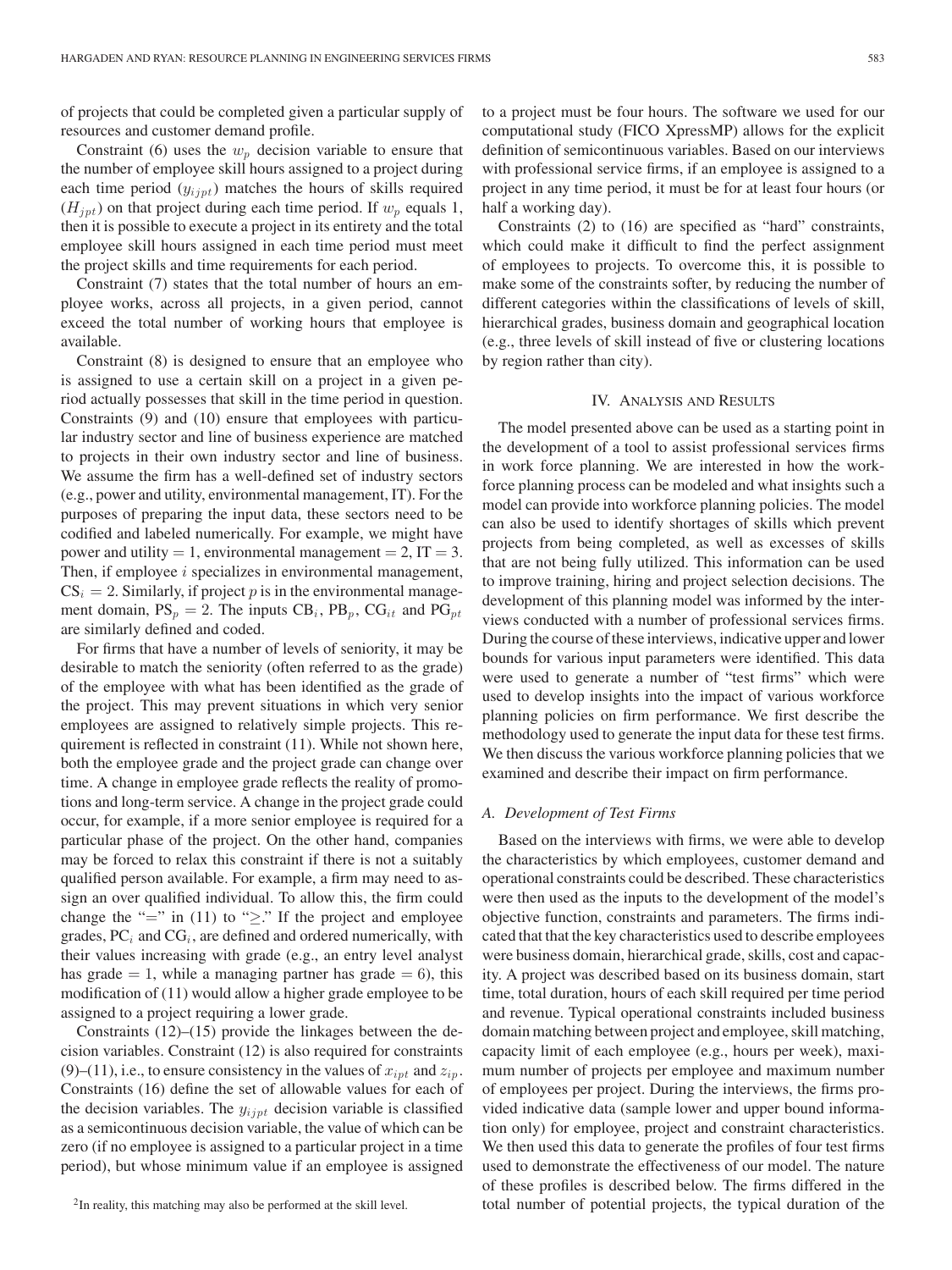projects, and the number of skills required per project. Each firm consisted of 60 employees, spread across four grades. For each of the firms, six different employee skill scenarios were considered, resulting in a total of 24 firm-skill scenario combinations. The planning horizon for each firm was six months. An approach that allows for longer planning horizons will be presented in Section V. The size of the four test firms is representative of medium-sized organizations in the sector, or of a typical business unit which would conduct its own workforce planning in a larger organization. Tables V–VIII in Appendix provide detailed descriptions of these test firms and the skill scenarios.

*1) Employee Profile:* The distribution of employees across different grades in the firm's hierarchy is not even. The firms interviewed suggested that there are fewer employees at the bottom and top levels in the organizational hierarchy, with a peak in the middle grades. Thus, a multinomial distribution was used to assign the employees across four grades. The characteristics of this distribution are as follows: grade one (lowest grade) has  $p_1 = 0.2$ , grade two has  $p_2 = 0.35$ , grade three has  $p_3 = 0.35$ , and grade four (highest grade) has  $p_4 = 0.1$ . See Table V.

*2) Employee Skill Scenarios:* Every employee is characterized by the number and types of skills possessed. For the test firms, we used a total of thirty different skills. These skills were divided into subsets associated with each grade, in proportion to the number of employees in each grade, so that more skills are associated with middle grades. See Table VI. Six different skill scenarios were created. In scenarios 1, 2 and 3, each employee possesses one, two and three skills, respectively, from within their current grade. In scenario 4, employees carry over skills from their earlier grades, e.g., grade two employees will possess their grade one skills in addition to their grade two skills. In each case, the skills associated with each employee were randomly selected from the skills associated with their grade. See Table VII.

In the first four skill scenarios, every employee has the same level of proficiency across all of his/her skills. In reality, employees have "primary" skills for which they are deemed to be highly proficient and "secondary" skills in which they are less proficient. To capture this behavior, we assigned "capability values" to workers to reflect different proficiency levels in skills [36]. Capability values close to 0 indicate very poor capability in that skill, values close to 1 represent normal capability, and values greater than 1 reflect unusually high capability. In skill scenario 5, the skills generated in scenario 4 are assigned a capability value of 1.0 for the current skill and a capability value of less than 1.0 for older skills. An example of this scenario would be an employee who is hired at grade one as a software engineer with a primary skill of Java programming, for assignment to technology deployment projects. This individual's role is to write software programs on a daily basis. Over time, the individual is promoted to grade three, where they assume a project management role. While they never completely forget how to write code, they become less proficient at that skill. Finally, in scenario 6, scenario 5 is extended to allow some employees to be "highly proficient" at their current skill, by assigning a skill capability value of up to 1.2 to their current skill. For scenarios 5 and 6, constraint (7) can be adjusted to incorporate this skill capability value as a rating factor (similar to the approach

used in time studies), whereby the number of hours required to complete a task by a highly proficient employee is reduced.

*3) Number of Projects:* The case study interviews indicated that the number of projects in a firm's portfolio can vary between thirty and seventy at any point in time. Bearing in mind that the firms in question would be classified as large multinational, for the creation of the test firms we chose to create medium-sized firms, with ten, twenty and thirty live projects in their respective portfolios. Firms One and Two each had twenty average duration projects, Firm Three had thirty short projects and Firm Four had ten long, skill intensive projects. A summary of each firm's project and skill parameters is contained in Table VIII.

*4) Project Duration:* For our test firms, all projects have a duration between three and six months (between twelve and twenty six weeks). The length of each project was drawn randomly from an appropriate Beta distribution, which is commonly used in project management to model task duration [7]. The start date for each project was drawn from a uniform distribution. In Firm One, which has twenty projects, the start dates for projects 1–10 (projects 11–20) were generated from a uniform [1,12] (a uniform [8,20]) distribution.

*5) Project Skill Requirements:* A uniform distribution was used to determine how many skills were required for each project in the portfolio according to the ranges shown in Table VIII, e.g., for Firm One, a uniform [4,7] distribution was used to determine the number of skills per project. To determine which specific skills were required for each project, we assumed that firms seek to win business from customers that are closely aligned with the capabilities of the firm. In other words, we assumed that the profile of the skills in each set of projects would be similar to the profile of the skills across the pool of employees. For example, 20% of the employees are in grade one, which has skills [1–6]. If a project required ten skills, then 20% of those skills were randomly drawn from the set of grade one skills.

*6) Project Skill Hours:* Each skill is generally not required for the entire duration of a project. An individual "project life cycle" is comprised of a number of phases, with low resource requirements at the start of a project (the "definition phase"), peak resource requirements at the execution phase, and decreasing resource requirements during the closure/sign-off phase [7]. This observation was used to determine which specific skills were be required in each time period over the life cycle of every project. The next step was to determine how many hours of each skill were needed. While employees are available for 40 hours per time period (i.e., per week), projects may not require 40 hours of a given skill in each time period. For our test firms, skills hours were randomly assigned in time buckets of eight hours.

#### *B. Analysis of Workforce Planning Policies*

Given these test firms and skill scenarios, a set of experiments was conducted with the goal of obtaining practical insights into the impact of common workforce planning policies on various business metrics. These metrics include project completion rates, firm profitability, employee utilization, and shortages and excesses of skills (which we will refer to as "gaps" and "gluts").

*1) Employee Skills:* As expected, we observed an increase in the project completion rate as the number of skills possessed by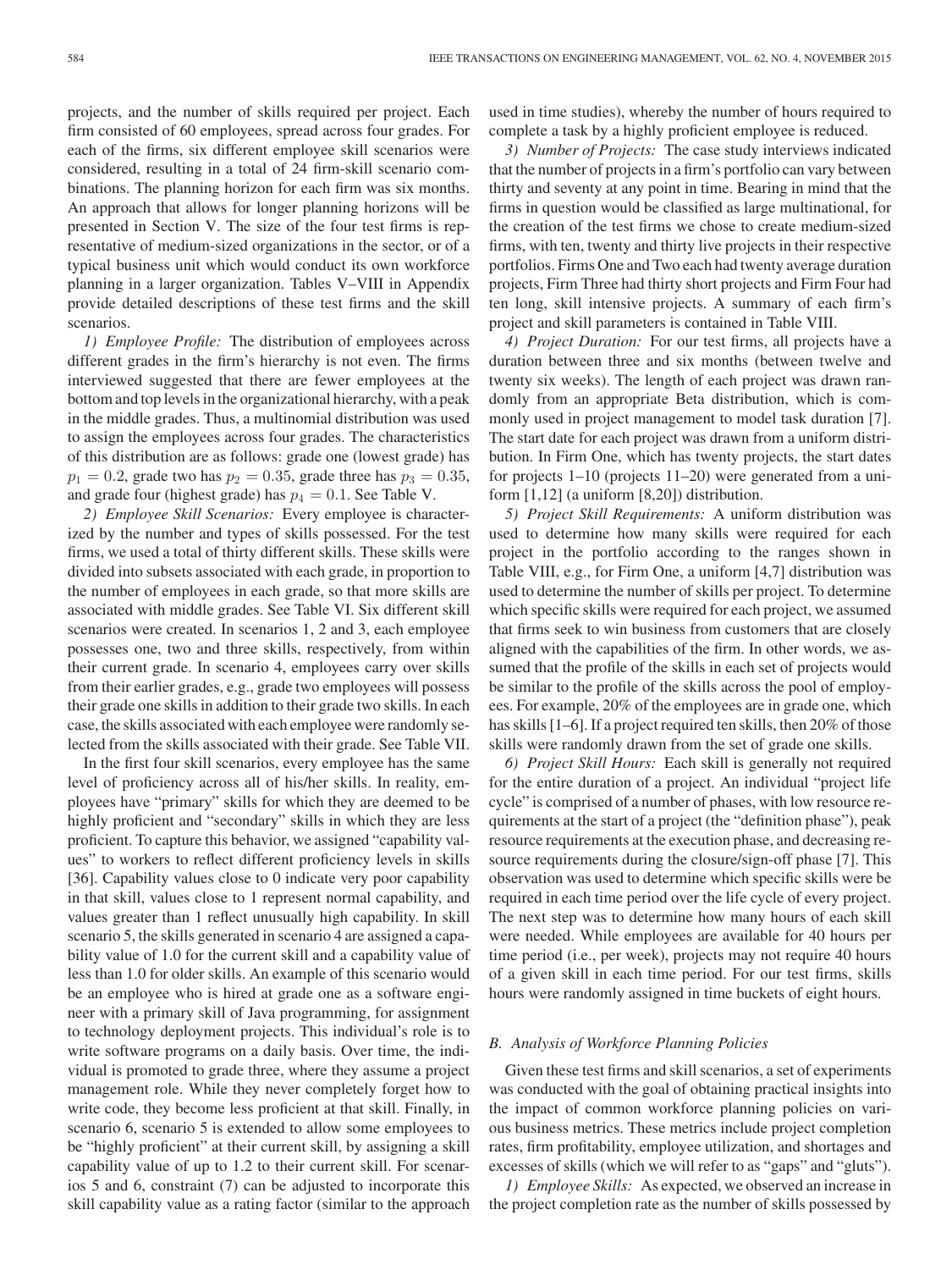TABLE II PROJECTS COMPLETED IN SKILL SCENARIOS 1–6

|                  | Firm One | Firm Two | Firm Three | Firm Four |
|------------------|----------|----------|------------|-----------|
| Skill Scenario 1 | 12       | 14       | 15         |           |
| Skill Scenario 2 | 17       | 16       | 20         |           |
| Skill Scenario 3 | 20       | 19       | 25         | 9         |
| Skill Scenario 4 | 18       | 18       | 21         | 7         |
| Skill Scenario 5 | 12       | 2        | 8          | 6         |
| Skill Scenario 6 | 18       | 14       | 22         | 7         |
| Maximum Possible | 20       | 20       | 30         | 10        |

each employee increased (see Table II). The number of projects completed increased by about 50% between skill scenario 1 and skill scenario 3. In scenario 5, i.e., when employees acquire new skills as they gain seniority, but lose proficiency in previous skills, it was found that the decline in proficiency had a significant negative impact on the number of projects that could be completed, and thus on the firms' revenue. This finding presents challenges for firms, who seek to use promotion as a strategy to motivate and retain staff, and who generally try to assign employees to projects that use their current or most senior skills. Successful firms must put into place the necessary recruitment, promotion, training and monitoring mechanisms to ensure that employees maintain multiple skills.

*2) Cross-Training:* We also considered the impact of crosstraining on the project completion rate and net revenue. Under cross-training, employees gain new skills over time [37]–[39]. Firms will often use cross-training, which ensures that employees have multiple skills, to provide the flexibility necessary to cope with uncertainty, which can occur in project opportunities, project requirements and employee availability. Optimization models for workforce training have been developed previously [40], [41]. Four static optimization models that focus on training to support production planning based on a forecast of future skills needs were developed [40]. An optimization model was developed for a pool of construction workers that seeks to minimize the cost of hiring, switching to another activity (assuming the workers possess multiple skills) and firing [41].

In contrast, we focus on cross-training as an approach to improve flexibility. Our approach was motivated by cross-training in serial production lines, where it has been found that targeted cross-training at identified bottlenecks leads to superior performance than cross-training every worker on the line in every skill [42]. Using this idea, rather than cross-training every employee in every skill, targeted cross-training was carried out in specific skills for which shortages were preventing projects from being completed. As part of this process, the model described in Section III-B was used to determine where there were shortages of skills ("gaps") which prevented a firm from executing a project and where there was an excess of skills ("gluts"), which resulted in employees having low utilization. The employees with low utilization were identified, along with their corresponding skills. The list of projects that could not be executed was analyzed to determine the skills that were required but not currently available. Targeted cross-training of the low utilization employees was performed to address these "gaps." We find that the marginal benefit of cross-training single skilled employees in a second skill was greater than marginal benefit of cross-training two-skilled employees in a third skill. This is similar to [36], [43] and [41], who found a diminishing positive effect of expanding the levels of labor flexibility. In general, we find that it is possible for firms to achieve their maximum project completion rates through targeted cross-training of a portion of the workforce. The impact of the cross-training lead time, and reduced employee availability during this lead time, was also analyzed. In order to prevent any reduction in the number of projects completed, the training lead time must be very short, i.e., two weeks or less for our test firms. If this lead time becomes too long, there can be a significant impact on project completion rates.

*3) Minimum Skill Usage:* When employees possess multiple skills, it may be desirable, for skill proficiency and employee motivation reasons, to establish a minimum number of hours for which each skill must be used over a particular planning horizon. If employees do not use their skills on a regular basis, they run the risk of becoming less proficient in those skills. In order to capture this issue, an optional constraint can be added to the model stating that for each employee the total number of hours in which each skill is used, over a particular time horizon, must be at least  $\rho$ . We envision that such a constraint would be added only in cases where maintaining skill proficiency is of critical importance to the firm. The value of  $\rho$  may be dependent on the specific skill, with some (or even most) skills having  $\rho = 0$ . In other words, a positive value of  $\rho$ may only be assigned to those skills which experience significant diminished proficiency due to lack of use. Or,  $\rho$  could be dependent on the specific skill, with some skills having  $\rho_i = 0$ . For our experiments, we found that the firms with a project portfolio containing longer, more skill intensive, projects were better able to satisfy this constraint without negative impacts on the performance metrics.

*4) Revenue Versus Utilization:* From our interviews, we found that resource allocation managers in firms often perform project assignment with the short-term goal of maximizing employee utilization. Thus, in addition to solving the net revenue maximization problem, the model formulation was modified to consider utilization maximization. The overall net revenue earned by the firm under the two approaches were compared in order to understand the magnitude of the potential lost revenue when resource allocation is performed under the short term objective of "keeping everyone as busy as possible." Workforce planning managers prefer to keep employees busy because this can reduce attrition. Attrition rates are an important factor to consider in long-term workforce planning, since loss of skill workers can negatively impact net revenue. Across the test firms and scenarios, there was a consistent 5% to 10% reduction in net revenue when workforce planning was done under the maximize utilization objective. The implication is that the policy of keeping all employees as busy as possible can have a significant detrimental impact on the profits of the firm. Thus, it may be preferable to incorporate both revenue and utilization into a weighted objective function.

*5) Employee Hiring:* Our interviews indicated that the hiring of new employees occurs for two main reasons: to replace skilled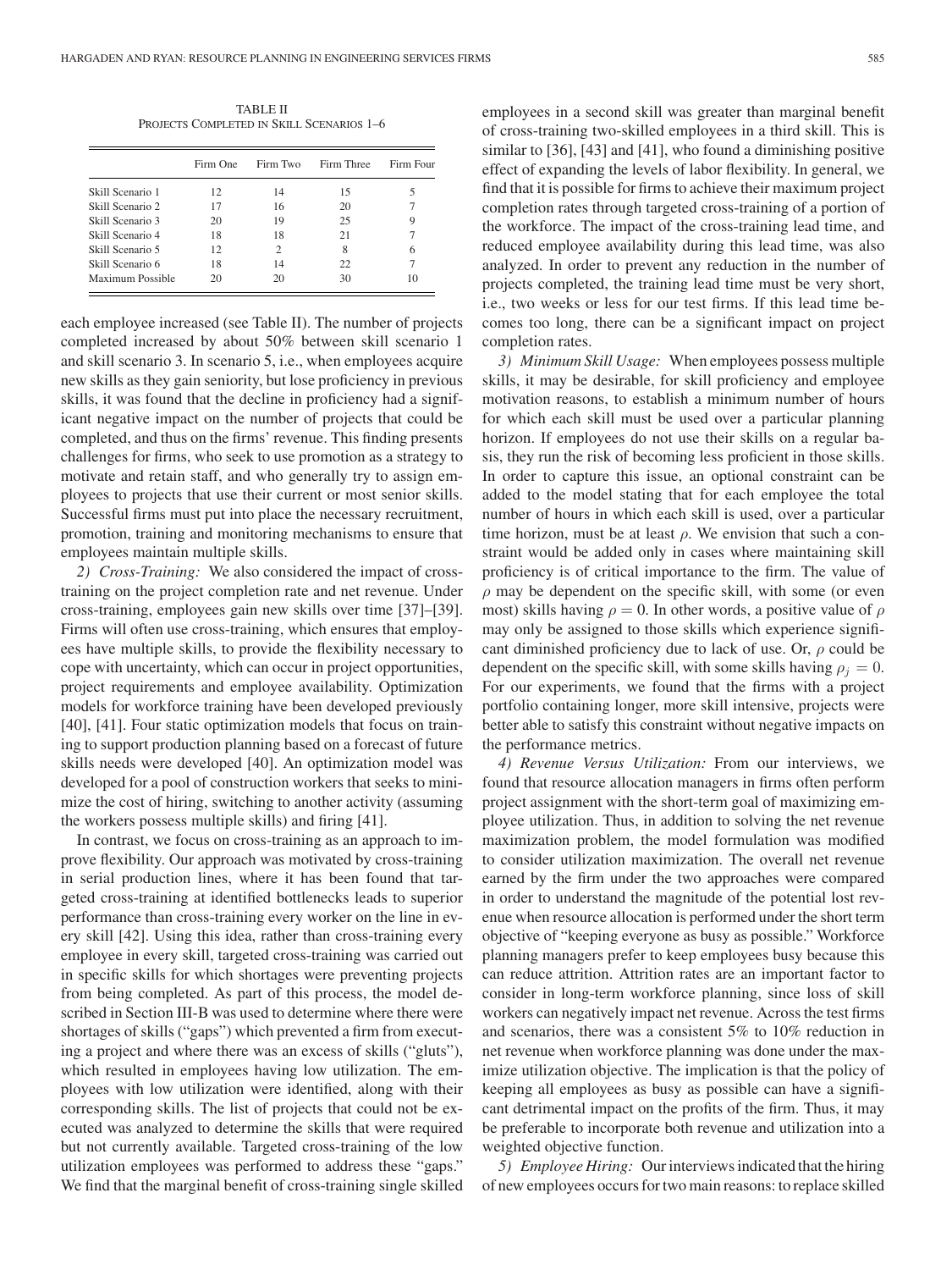

Fig. 1. Impact of the reactive hiring lead time.

employees lost through voluntary separation for a variety of reasons [44] and to increase the capacity of the firm when there is a forecast increase in demand. Two main approaches to hiring were discussed. The first approach is to be proactive, hiring additional staff in anticipation of a certain level of voluntary separation. In this case, firms will estimate an average separation rate on an annual basis and hire new staff in anticipation of this separation. However, predicting the actual staff members (and skills) that will be lost is difficult. Thus, firms may end up with a mismatch between the skills lost and the skills hired. The second option is for the firm to hire only when the increase in demand has occurred or when a specific employee has left the firm. The advantage of this reactive approach is that the firm knows the specific skills required and can hire accordingly. However, there is often a lead time (ten weeks on average [45]) for hiring new employees.

We find that the reactive policy will only be preferred when the hiring lead time is sufficiently short (e.g., less that six weeks). If the firm can replace a departing staff member relatively quickly with a similarly skilled new staff member, there is minimal impact on business metrics. The challenge for the firm is to be able to reduce the hiring lead time. Fig. 1 demonstrates the impact of the hiring lead time under reactive hiring. The figure considers Firm One and assumes a 10% separation rate of employees at each grade during the planning horizon. Departing employees were randomly selected and the timing of each departure, i.e., the week in which the employee left the firm, was chosen at random. We considered employee skill scenarios 1 through 3, and varied the hiring lead time from one to fifteen weeks. We can see that reducing the hiring lead time is most effective for firms whose employees possess a limited number of skills.

*6) Number of Projects per Employee:* The case study interviews indicated that the preferred practice is to set the upper bound in constraint (3) equal to one, especially for employees in lower grades. In other words, each employee is allowed to work on one project in any time period. As expected, as shown in Table III, this policy leads to reduced employee utilization and fewer projects completed. For skill scenarios 1, 2 and 3, experiments consistently indicated that increasing the upper bound on constraint (3) from one to two, or in some cases to three, leads to the highest project completion rate, and that increasing the upper bound beyond three does not improve the project completion rate. Thus, there is a conflict between the firms'

TABLE III NUMBER OF PROJECTS COMPLETED (FIRM ONE)

|                | UB on Constraint (3) |          |          |
|----------------|----------------------|----------|----------|
| Skill Scenario | $\leq 1$             | $\leq 2$ | $\leq 3$ |
|                | 9                    | 13       | 13       |
| $\mathfrak{D}$ | 10                   | 13       | 13       |
|                | 14                   | 14       | 18       |

practical policy, which is motivated by the desire to be able to dedicate employees to customers in each time period, in order to "not spread resources too thinly," and the net revenue maximization objective, which pushes firms to be more flexible in their employee assignments.

*7) Project Uncertainty:* The operations literature identifies two general approaches for coping with uncertainty: flexibility and redundancy. Firms will often use cross-training, which ensures that employees have multiple skills, in order to provide the flexibility necessary to cope with uncertainty in project opportunities, in project requirements and in employee availability. The other approach to cope with uncertainty is redundancy. In a professional services context, a firm may maintain excess capacity in order to ensure that projects can be completed even if the project requirements change or the available resources change. Such excess capacity can be ensured by scaling down the availability of some or all employees in the availability constraint (7). For example, the firm may initially assume that each employee is available for 35 hours per week. However, if needed, the firm can use each employee for 40 or more hours per week.

#### V. ROLLING TIME HORIZON IMPLEMENTATION

Workforce planning in most professional services firms is a dynamic process, with each project having a different status. Projects may be at the tendering/request for quotation stage, have a contract signed but not yet commenced, or be underway, delayed, on-hold and canceled. The model described in Section III is static and assumes only new projects. To overcome this limitation and to capture the dynamic nature of the project life cycle, we incorporate a rolling time horizon perspective to the workforce planning process for an extended planning horizon.

Through the interviews conducted as part of this research, we found that while the base unit of time for projects is generally measured in weeks, aggregate planning tends to occur on a rolling quarterly basis, with each planning cycle looking at least two quarters into the future (Fig. 2). This means that firms are always planning two quarters into the future, but update the plan at the start of every new quarter. By updating the plan at the start of every quarter, firms can capture the different elements of the project life cycle, such as continuing projects (which need employees who were already assigned to these projects in an earlier quarter to be prioritized for these projects if their skills are required), winning and starting new projects (available employees are assigned to these), projects being put on hold (therefore requiring no hours for a number of time periods), projects canceled (no hours required beyond a certain time period, so employees assigned are now available for other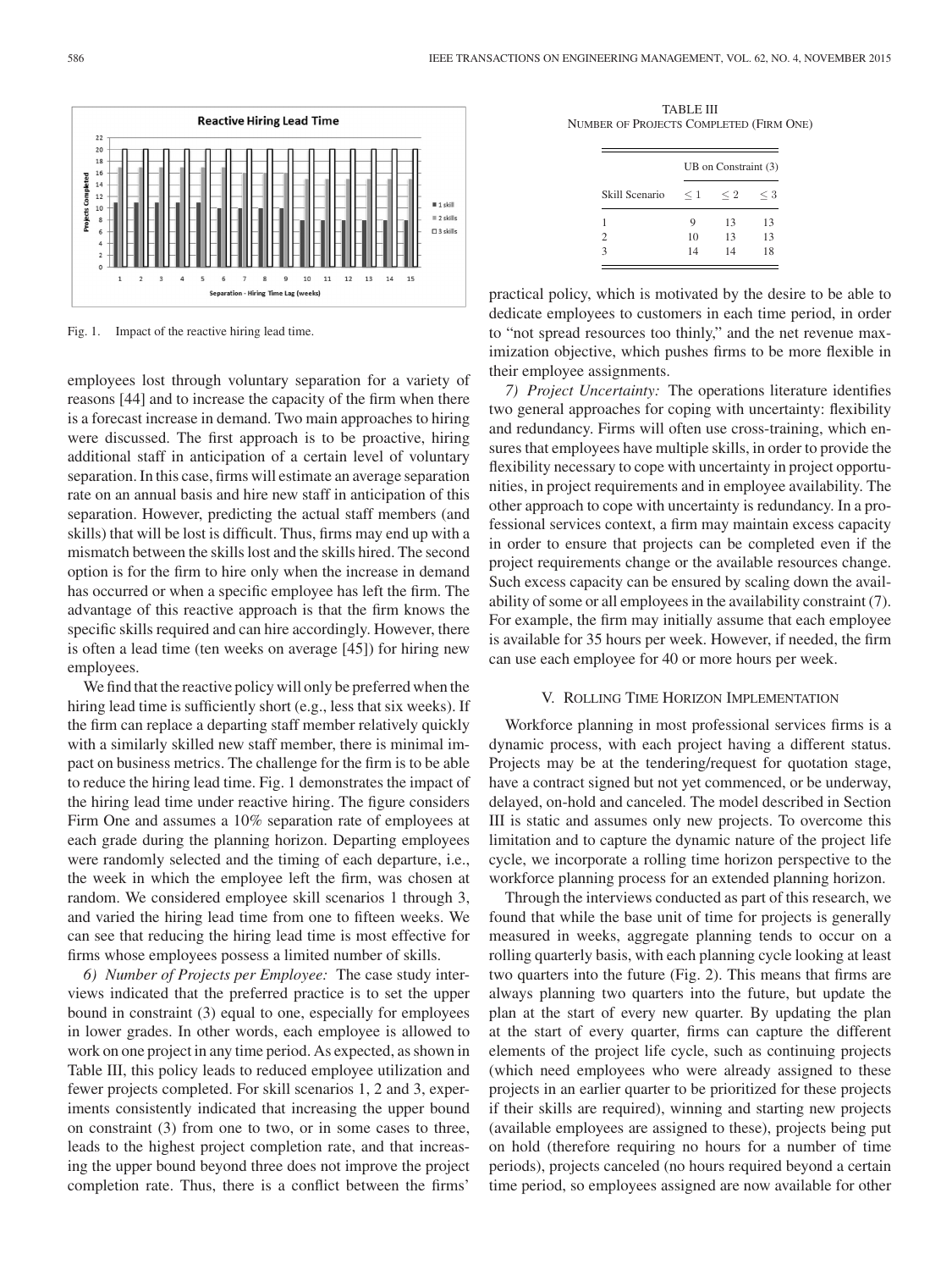Quarter 2



1 2 3 4 5 6 7 8 9 10 11 12 13 14 15 16 17 18 19 20 21 22 23 24 25 26 27 28 29 30 31 32 33 34 35 36 37 38 39 40 41 42 43 44 45 46 47 48 49 50 51 52

Quarter 3

Fig. 2. Extended planning horizons.

Quarter 1

assignments). In addition, long customer projects can overlap several of these planning phases. This process also reflects the reality that firms cannot complete their workforce planning for a twelve month time horizon with absolute certainty. Unforeseen changes are common, e.g., clients may change the scope of their projects or new projects may appear suddenly.

For the purpose of project team efficiency and customer satisfaction, it is desirable for projects that overlap two or more planning phases to have consistency in the employees assigned to the skills required on those projects. In other words, if an employee performs a particular skill on a particular project in one time period, and if that same skill is needed in the same project at a later time period, the same employee should be assigned, to the extent possible. Therefore, the proposed rolling horizon approach must be capable of capturing the assignment of employees to skills from earlier planning phases. This is particularly critical in a multiskilled employee firm, since the high number of employees possessing each skill type creates the potential for more employee switching between projects.

To achieve consistency in employee-skill assignments between planning phases, we modify the model developed in Section III-B. A binary decision variable,  $u_{ijp}$ , is introduced, with  $u_{ijp} = 1$  if employee i uses skill j on project p, and  $u_{ijp} = 0$ otherwise. This decision variable is linked to the other variables through the additional constraint  $y_{ijpt} \leq u_{ijp} \times M$  for all  $i, j, p, t$ , where M is a large number. The  $u_{ijp}$  decision variable is used to keep track of which employees use which skills on which projects. The proposed rolling horizon approach can now be described.

- 1) *Phase One*: Solve the model for phase one of the planning horizon (quarters 1 and 2). From the output, determine the set  $I(j, p)$ , which is the set of employees that used skill j on project p in phase one, i.e.,  $I(j, p)$  is the set of all i that have  $u_{ijp} = 1$ , for a given j, p.
- 2) *Phase Two*: Solve the model for phase two of the planning horizon (quarters 2 and 3), with the following additional constraints:

$$
\sum_{t} y_{ijpt} \ge \sum_{t} y_{i'jpt} \quad \forall \quad i \in I(j,p), i' \notin I(j,p), j, p.
$$
\n(17)

Employee *i*, with  $i \in I(j, p)$ , is an employee that had  $u_{ijp} = 1$  in phase one, i.e., used skill j on project p.

Employee i', with  $i' \notin I(j, p)$ , is an employee that had  $u_{i'jp} = 0$  in phase one, i.e., did not use skill j on project  $p$ . The constraint thus says that if employee  $i'$  has positive hours assigned using skill  $j$  on project  $p$  in phase two, i.e., if  $\sum_t y_{i'jpt} > 0$  in phase two, then employee i must use skill  $j$  on project  $p$  for at least as many hours. If no other employees use skill  $j$  on project  $p$  in the phase two, i.e., if  $\sum_t y_{i'jpt} = 0 \quad \forall i' \notin I(j,p)$ , then employee i may or may not use skill  $j$  on project  $p$  in phase two. Thus, the phase one and phase two planning horizon results are linked through the additional constraints and the definition of the set  $I(i, p)$ .

Quarter 4

- 3) *Phase Three*: Using the output from phase two, determine the set  $I(j, p)$  for phase two. Solve the model for phase three of the planning horizon (quarters 3 and 4) with the addition of constraint (17) to ensure consistency in assigning employees to skills within a project.
- 4) *Phase Four*: Repeat the process for phase four of the planning horizon.

With this process, a firm can use a rolling horizon approach to the workforce planning problem while ensuring consistency in the assignment of employees to projects across the time horizon. However, enforcing this consistency reduces flexibility in workforce planning since this consistency policy has the effect of (essentially) preallocating a worker to a project in a later planning phase. As a result of this reduced flexibility, the firm may see a decrease in the number of projects completed. This reduced flexibility is particularly likely to occur if an employees availability decreases from one period to the next. This effect can be mitigated by relaxing constraint (3), i.e., by increasing the number of simultaneous projects to which an employee can be assigned. Thus, when dealing with extended planning horizons and projects that span multiple phases, firms face a tradeoff. While there is a general preference that employees work on just one project at a time, in order to maintain consistency in skill assignments for projects spanning multiple planning phases, this requirement may need to be relaxed. Otherwise, the project completion rate, and the firm's profits, will be reduced. A firm can use the model to create an efficient frontier to demonstrate the tradeoff and then allow managers to decide where on that curve they want to operate. The firm can solve the model for various values of the upper bound in (3) and use the results to create a graph showing number of projects completed (or net revenue) versus the upper bound (or average number of projects per employee).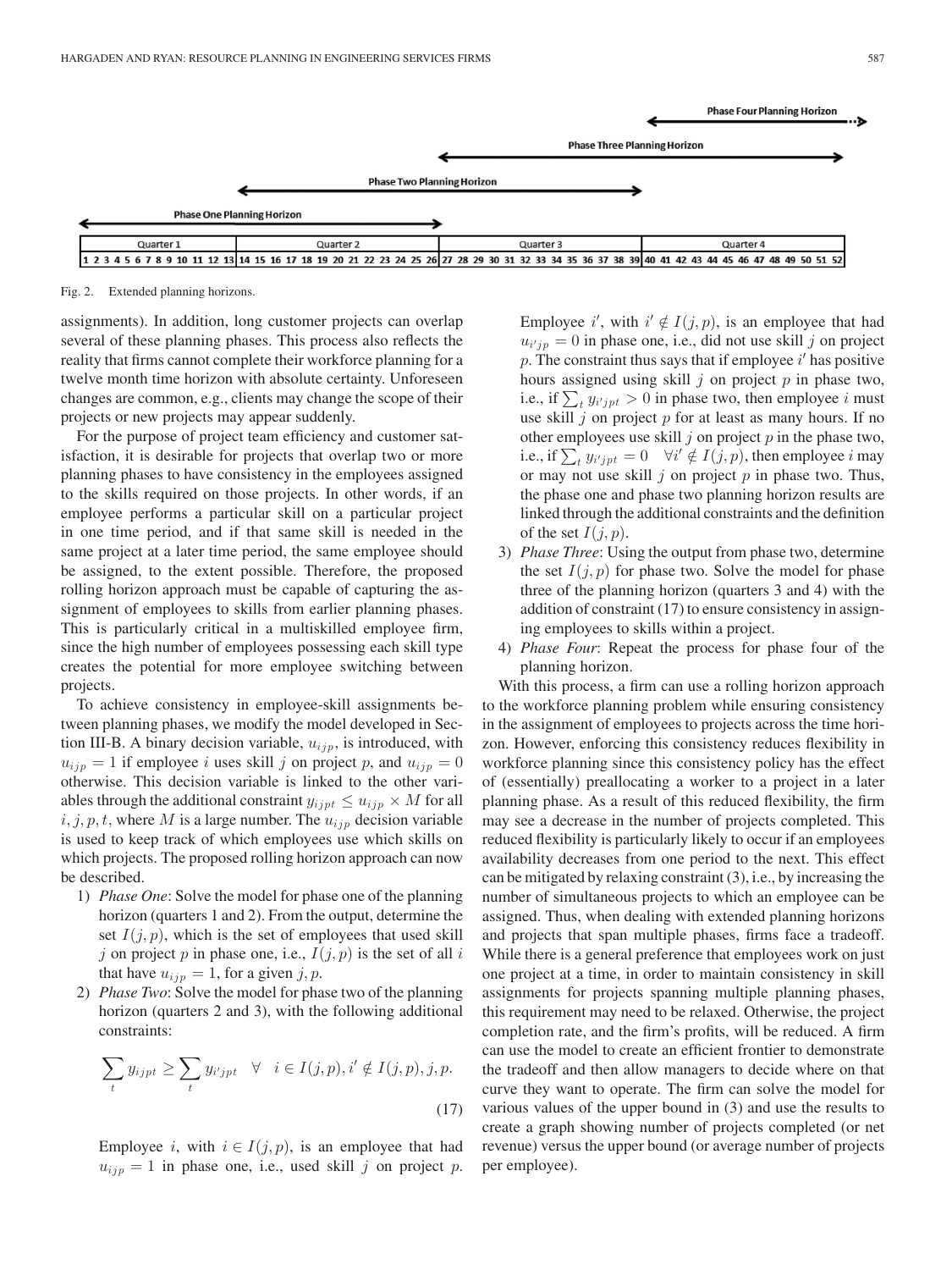

Fig. 3. Firm Five summary Gantt chart.

TABLE IV FIRM FIVE - PROJECT 11 ASSIGNMENT - BEFORE AND AFTER CONSISTENCY **CONSTRAINT** 

| <b>Skill</b><br>Required | No Consistency<br>Employee #<br>(Phase One) | Employee #<br>(Phase Two) | Consistency Applied<br>Employee #<br>(Phase One) | Employee #<br>(Phase Two) |
|--------------------------|---------------------------------------------|---------------------------|--------------------------------------------------|---------------------------|
| $\overline{4}$           | 10                                          | 10                        | 4, 10                                            | 4, 10                     |
| 15                       | 16, 17                                      | 33                        | 28, 33                                           | 28, 33                    |
| 16                       | 16, 27                                      | 28, 33                    | 15, 28                                           | 15, 28                    |
| 24                       | 48, 50                                      | 50, 51                    | 50                                               | 50                        |
| 29                       | 60                                          | 60                        | 60                                               | 60                        |

To demonstrate the rolling horizon approach, a new model test firm (denoted Firm Five) was created which had a project portfolio spanning a full year. This planning horizon was divided into four quarters of thirteen weeks each. Firm Five has 50 projects in its portfolio over this one year planning horizon. In each quarter, ten new projects commence. The start date, duration and skill requirements for each project were determined using the process employed during the creation of Firms One through Four. Projects 1–10 represent those that are continuing from the previous planning cycle and are due for completion during quarter 1. Projects 41–50 represent those that commence during quarter 4 and continue into the subsequent planning cycle. A number of the projects that commence in quarter 3 also extend into the next planning cycle. A truncated Gantt chart for Firm Five is provided in Fig. 3 in Appendix.

We first solved Firm Five's problem without the constraints that ensure consistency in employee assignments across quarters. Table IV show the results for project 11, assuming skill

scenario 3 (i.e., assuming each employee possesses three skills). Project 11 takes place during phases 1 and 2 of the planning horizons. If these phases are managed separately, with no consideration given to consistency in employee assignments, we see significant switching, with different employees assigned to perform the same skill in different periods (columns two and three). Clearly, such switching could be quite disruptive to project team management, while also potentially harming customer satisfaction, particularly when employees work on site at the customer. We then resolved Firm Five's problem incorporating the constraints that ensure consistency in employee assignments to projects. The results for project 11 are shown in columns four and five of Table IV. As desired, consistency in employee-skill assignments has been achieved across the planning phases.

#### VI. MANAGERIAL IMPLICATIONS AND CONCLUSION

This research has focused on understanding the complex human resource workforce planning problem faced by professional services firms in which customer demand (projects) and the large number of labor attributes must be captured and modeled, including indicators of employee skills, knowledge and experience.

Through our model, engineering services firms can now begin to use analytical methods, rather than relying on intuition, for workforce planning [46]. Our research is beneficial to such firms since it demonstrates some of the critical steps that engineering managers must take to enable the application of analytical techniques to workforce planning, including: 1) developing a system to characterise employees and customer projects along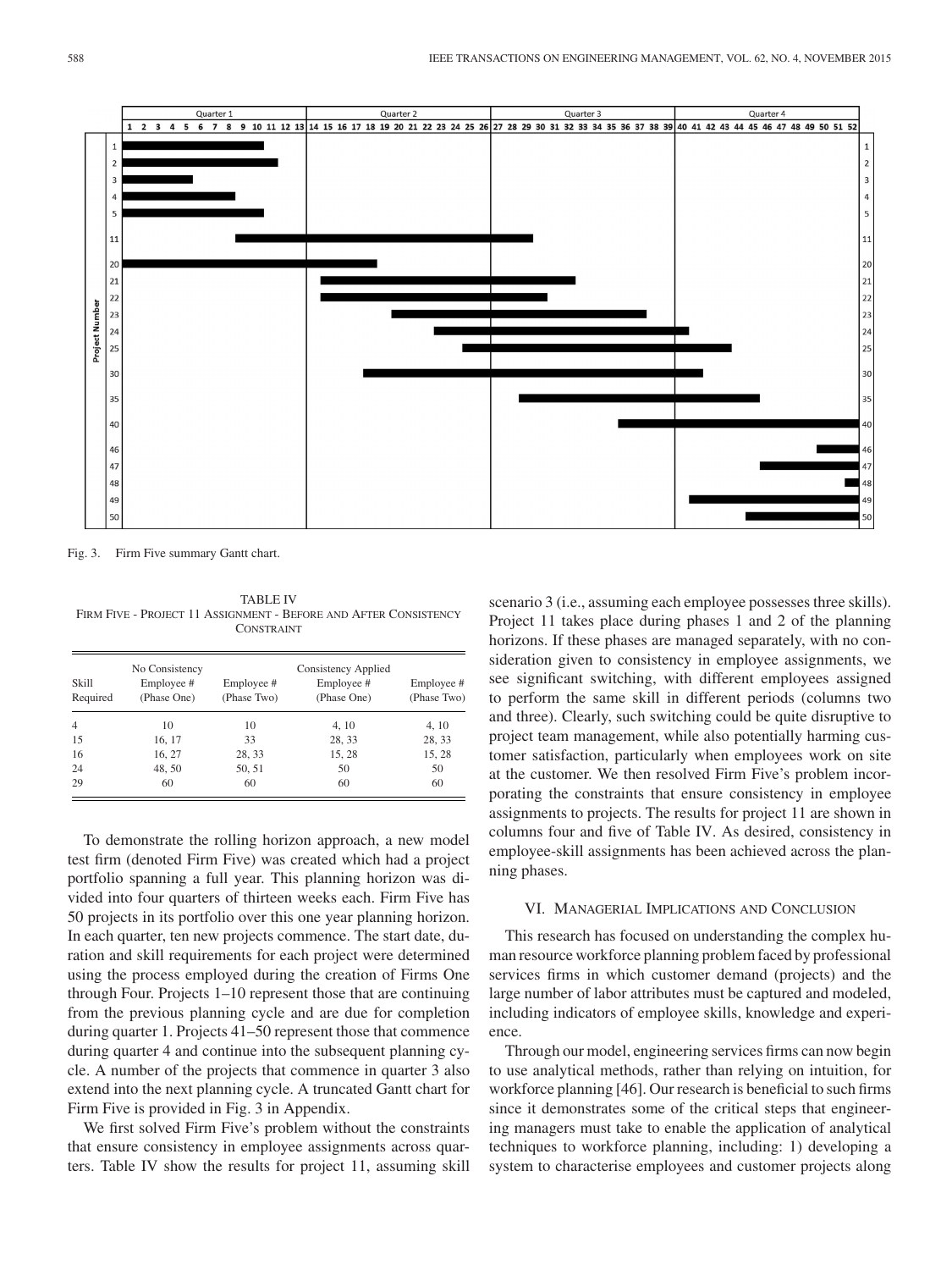multiple dimensions, 2) articulating the operational constraints faced by the firm, and 3) collecting accurate data in the appropriate format. This research also demonstrates the implications of various work force planning policies, which can then be extended to rostering and scheduling [4]. Looking forward, to demonstrate the benefit of an analytical approach to workforce planning, firms can compare performance measures (e.g., employee utilization) under their previous intuition-based workforce planning approaches to those obtained when analytical approaches are applied. The long term implications of this research should be better decision-making, improved deployment of professional service employees, greater transparency [5] and an ability to carry out workforce planning across multiple planning horizons.

There are opportunities for further analysis in a number of areas which will provide additional insights into workforce planning in professional service firms. We would like to extend our work to consider policies regarding staff reduction and crosstraining versus subcontracting. We would also like to investigate how demand management could improve project completion rates by adjusting the overall schedule of projects in the firm's portfolio, and to consider the impact of demand uncertainty over an extended planning horizon.

#### **APPENDIX** DESCRIPTION OF TEST FIRMS

TABLE V EMPLOYEE-GRADE DISTRIBUTION

| Grade          | Number of Employees |  |  |
|----------------|---------------------|--|--|
| 1              | 12                  |  |  |
| $\overline{c}$ | 23                  |  |  |
| 3              | 19                  |  |  |
| 4              | 6                   |  |  |
| Total          | 60                  |  |  |
|                |                     |  |  |

TABLE VI SKILLS ASSIGNED TO EMPLOYEE GRADES

| Grade         | Skills                                      |
|---------------|---------------------------------------------|
|               | 1, 2, 3, 4, 5, 6                            |
|               | 7, 8, 9, 10, 11, 12, 13, 14, 15, 16, 17, 18 |
| $\mathcal{R}$ | 19, 20, 21, 22, 23, 24, 25, 26, 27          |
|               | 28, 29, 30                                  |

TABLE VII SUMMARY OF SKILL SCENARIOS

| Skill Scenario | Description                                                          |  |  |
|----------------|----------------------------------------------------------------------|--|--|
|                | One skill per employee                                               |  |  |
| $\overline{2}$ | Two skills per employee                                              |  |  |
| 3              | Three skills per employee                                            |  |  |
| $\overline{4}$ | Employees carry skills over from their earlier grades                |  |  |
| 5              | As in Scenario 4, but a loss in capability of earlier skills         |  |  |
| 6              | As in Scenario 5, but some employees highly capable in current skill |  |  |

TABLE VIII PROJECT AND SKILL PARAMETERS FOR TEST FIRMS

|                          | Firm One | Firm Two | Firm Three | Firm Four |
|--------------------------|----------|----------|------------|-----------|
| Total number of projects | 20       | 20       | 30         | 10        |
| Project duration (weeks) | $8 - 16$ | $8 - 16$ | $7 - 12$   | $20 - 24$ |
| Skills per project       | $4 - 7$  | $5 - 8$  | $4 - 6$    | $8 - 12$  |

#### **REFERENCES**

- [1] P. Cappelli, "A supply chain approach to workforce planning," *Org. Dyn.*, vol. 38, no. 1, pp. 8–15, 2009.
- [2] T. H. Davenport, J. Harris, and J. Shapiro, "Competing on talent analytics," *Harvard Bus. Rev.*, vol. 88, no. 10, pp. 52–58, Oct. 2010.
- [3] B. Dietrich, "Resource planning for business services," *Commun. ACM*, vol. 49, no. 7, pp. 62–64, 2006.
- [4] W. J. Abernathy, N. Baloff, J. C. Hershey, and S. Wandel, "A three-stage manpower planning and scheduling model—A service-sector example," *Oper. Res.*, vol. 21, no. 3, pp. 693–711, 1973.
- [5] P. Drucker, "Knowledge-worker productivity: The biggest challenge," *California Manage. Rev.*, vol. 41, no. 2, pp. 79–107, 1999.
- [6] R. Greenwood, T. Morris, S. Fairclough, and M. Boussebaa, "The organizational design of transnational professional service firms," *Org. Dyn.*, vol. 39, no. 2, pp. 173–183, 2010.
- [7] C. Gray and E. Larson, *Project Management The Managerial Process*. New York, NY, USA: McGraw Hill, 2008.
- [8] M. Engwall and A. Jerbrant, "The resource allocation syndrome: The prime challenge of multi-project management?," *Int. J. Project Manage.*, vol. 21, no. 6, pp. 403–409, 2003.
- [9] B. V. Dean, D. R. Denzler, and J. J. Watkins, "Multiproject staff scheduling with variable resource constraints," *IEEE Trans. Eng. Manage.*, vol. 39, no. 1, pp. 59–72, Feb. 1992.
- [10] E. E. Lawler, "Make human capital a source of competitive advantage," *Org. Dyn.*, vol. 38, no. 1, pp. 1–7, 2009.
- [11] D. L. Gresh, D. P. Connors, J. P. Fasano, and R. J. Wittrock, "Applying supply chain optimization techniques to workforce planning problems,' *IBM J. Res. Develop.*, vol. 51, no. 3–4, pp. 251–261, 2007.
- [12] H.-C. Huang, L.-H. Lee, H. Song, and B. T. Eck, "SimMan—A simulation model for workforce capacity planning," *Comput. Oper. Res.*, vol. 36, no. 8, pp. 2490–2497, 2009.
- [13] H. Cao, J. Hu, C. Jiang, T. Kumar, T.-H. Li, Y. Liu, Y. Lu, S. Mahatma, A. Mojsilovic, M. Sharma, M. S. Squillante, and Y. Yu, "OnTheMark (OTM): Integrated stochastic resource planning of human capital supply chains," *Interfaces*, vol. 41, no. 5, pp. 414–435, 2011.
- [14] C. Santos, T. Gonzalez, H. Li, K.-Y. Chen, D. Beyer, S. Biligi, Q. Feng, R. Kumar, S. Jain, R. Ramanujam, and A. Zhang, "HP enterprise services uses optimization for resource planning," *Interfaces*, vol. 43, no. 2, pp. 152–169, 2013.
- [15] S. E. Bechtold and M. J. Showalter, "Methodology for labor scheduling in a service operating system," *Decision Sci.*, vol. 18, no. 1, pp. 89–108, 1987.
- [16] A. Ernst, H. Jiang, M. Krishnamoorthy, and D. Sier, "Staff scheduling and rostering: A review of applications, methods and models," *Eur. J. Oper. Res.*, vol. 153, no. 1, pp. 3–27, 2004.
- [17] A. J. Schaefer, E. L. Johnson, A. J. Kleywegt, and G. L. Nemhauser, "Airline crew scheduling under uncertainty," *Transport. Sci.*, vol. 39, no. 3, pp. 340–348, 2005.
- [18] N. Gans, G. Koole, and A. Mandelbaum, "Telephone call centers: Tutorial, review and research prospects," *Manuf. Service Oper. Manage.*, vol. 5, no. 2, pp. 79–142, 2003.
- [19] J. Van Den Bergh, J. Belin, P. De Bruecker, E. Demeulemeester, and L. De Boeck, "Personnel scheduling: A literature review," *Eur. J. Oper. Res.*, vol. 226, no. 3, pp. 367–385, 2013.
- [20] P. De Bruecker, J. Van den Bergh, J. Belin, and Demeulemeester E. (2015). Workforce planning incorporating skills: State of the art [Online]. Available: http://ssrn.com/abstract=2437372
- [21] B. Cheang, H. Li, A. Lim, and B. Rodrigues, "Nurse rostering problems -A bibliographic survey," *Eur. J. Oper. Res.*, vol. 151, no. 3, pp. 447–460, 2003.
- [22] L. S. Franz and J. L. Miller, "Scheduling medical residents to rotations -Solving the large-scale multiperiod staff assignment problem," *Oper. Res.*, vol. 41, no. 2, pp. 269–279, 1993.